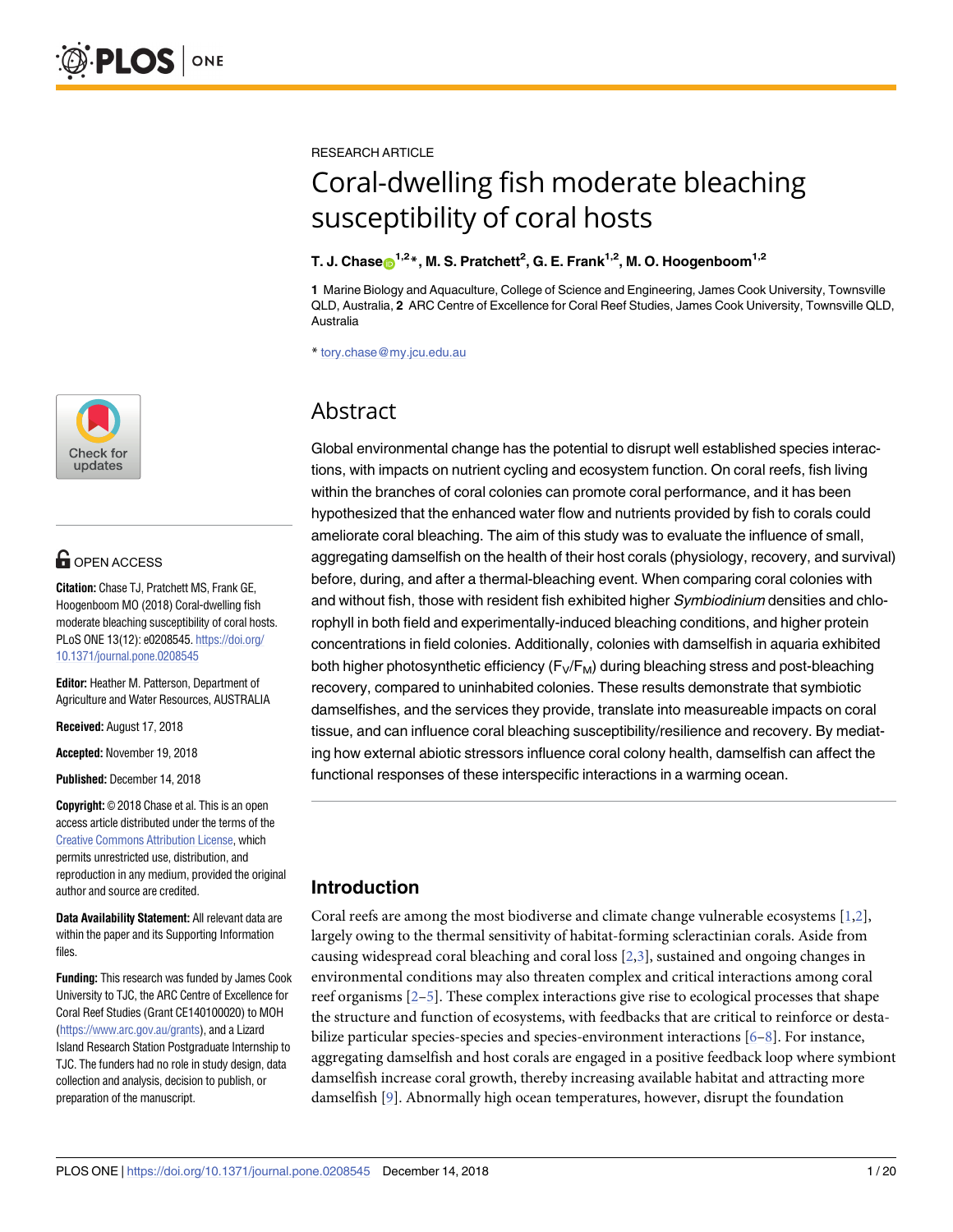<span id="page-1-0"></span>

**Competing interests:** The authors have declared that no competing interests exist.

interaction between the coral animal and its photosynthetic endosymbionts (*Symbiodinium* spp.), resulting in coral bleaching and mortality [\[1,2](#page-16-0)[,10\]](#page-17-0). Severe bleaching events can lead to the loss of over 90% of local coral populations, especially in thermally-susceptible coral species, such as *Acropora*, *Pocillopora*, and *Stylophora*, [[11–14\]](#page-17-0), altering nearly all reef interactions and feedbacks dependent upon corals. Understanding the causes and impacts of bleaching on coral reef biodiversity and functioning requires knowledge of the environmental factors that stabilize or destabilize the core coral-*Symbiodinium* mutualism.

Coral symbioses are complex, multi-level networks of numerous species wherein the coral animal interacts with *Symbiodinium* with a complex microbial community [[15](#page-17-0)], and with resident invertebrates and site-attached fish [\[16\]](#page-17-0). Various mechanisms act to stabilize or destabilize the coral holobiont. While temperature stress is often recognized as the primary driver of coral symbiosis breakdowns [\[1](#page-16-0),[9](#page-17-0)], other abiotic factors such as nutrient excess, changes in salinity, water flow, and light intensity [\[10\]](#page-17-0) can also lead to bleaching, and mortality. Increased temperature also impacts symbiotic partners' behavior and metabolism [\[17\]](#page-17-0) as well as the host's demands, leading to shifts in interactions from mutualisms to commensalism or parasitism, or abandonment of the symbiosis, or co-extinction [\[18\]](#page-17-0).

Certain coral species, primarily branching corals from the genera *Acropora*, *Pocillopora*, *Seriatopora and Stylophora*, provide critical habitat for small aggregating fishes [\[19,20\]](#page-17-0). While these fish gain shelter, food, and refuge from coral colonies [\[20–22](#page-17-0)], they also provide benefits to corals. Certain fish species can enhance coral health by defending corals from predation [\[23\]](#page-17-0), increasing nutrient concentrations in the water column [[24–26\]](#page-17-0), enhancing tissue aeration and increasing water flow between branches [[27–29\]](#page-17-0), slowing the progression of coral disease [\[30\]](#page-17-0), and increasing overall growth [\[31–](#page-17-0)[33](#page-18-0)]. Both increased nutrients (specificially altered nitrogen:phosphorous ratios) and water flow rates can moderate bleaching susceptibility (observed under field conditions) and the rates of recovery of bleached corals [[34,35\]](#page-18-0). As coral-dwelling fishes can alter water flow and nutrient availability for corals, they can potentially influence coral resistance to bleaching and/or coral recovery from bleaching [\[36\]](#page-18-0).

Multiple processes and feedbacks are likely to determine whether and how fish influence bleaching susceptibility and recovery of their host corals. Many damselfish species remain with their coral counterparts during and after thermal stress, even when corals are severely bleached [\[37,38\]](#page-18-0). As a result, the benefits that fish provide to corals can continue to operate during thermal stress conditions. Nutrient provision can lead to a proliferation of symbionts within coral tissue [[31](#page-17-0)], and the nutrients excreted by fish living within coral branches might therefore prevent the collapse of the endosymbiotic algae population during temperature stress. Similarly, enhanced water flow can modulate mass-transfer rates and support gas exchange for photosynthesis; therefore, the swimming activity of fish living within coral branches might also stabilize symbiont population size and lessen the severity of bleaching [[28](#page-17-0),[29](#page-17-0)[,34\]](#page-18-0). However, bleaching can alter fish behavior, physiology and survival [\[39,40](#page-18-0)], and these changes potentially alter the nutrient provision and flow-moderation functions of fish living within corals [\[41\]](#page-18-0). Whether and how coral-associated fish aid corals in bleaching tolerance and recovery is unknown.

The objective of this study was to evaluate the influence of coral-dwelling fishes on the health of their host corals during and after thermal stress. We assessed the hypothesis that nutrient provision, aeration and water stirring by coral-dwelling fish act as 'ecological buffers' [\[42\]](#page-18-0) that enhance coral health during temperature stress. Using a combination of field-based and aquarium experiments, this research aimed to elucidate the impacts of aggregating damselfish on: a) coral health under thermal bleaching conditions in the laboratory and in the field; and (b) coral health under ambient conditions in the field. Multiple physiological traits for the same coral fragments were measured to facilitate direct comparisons within colony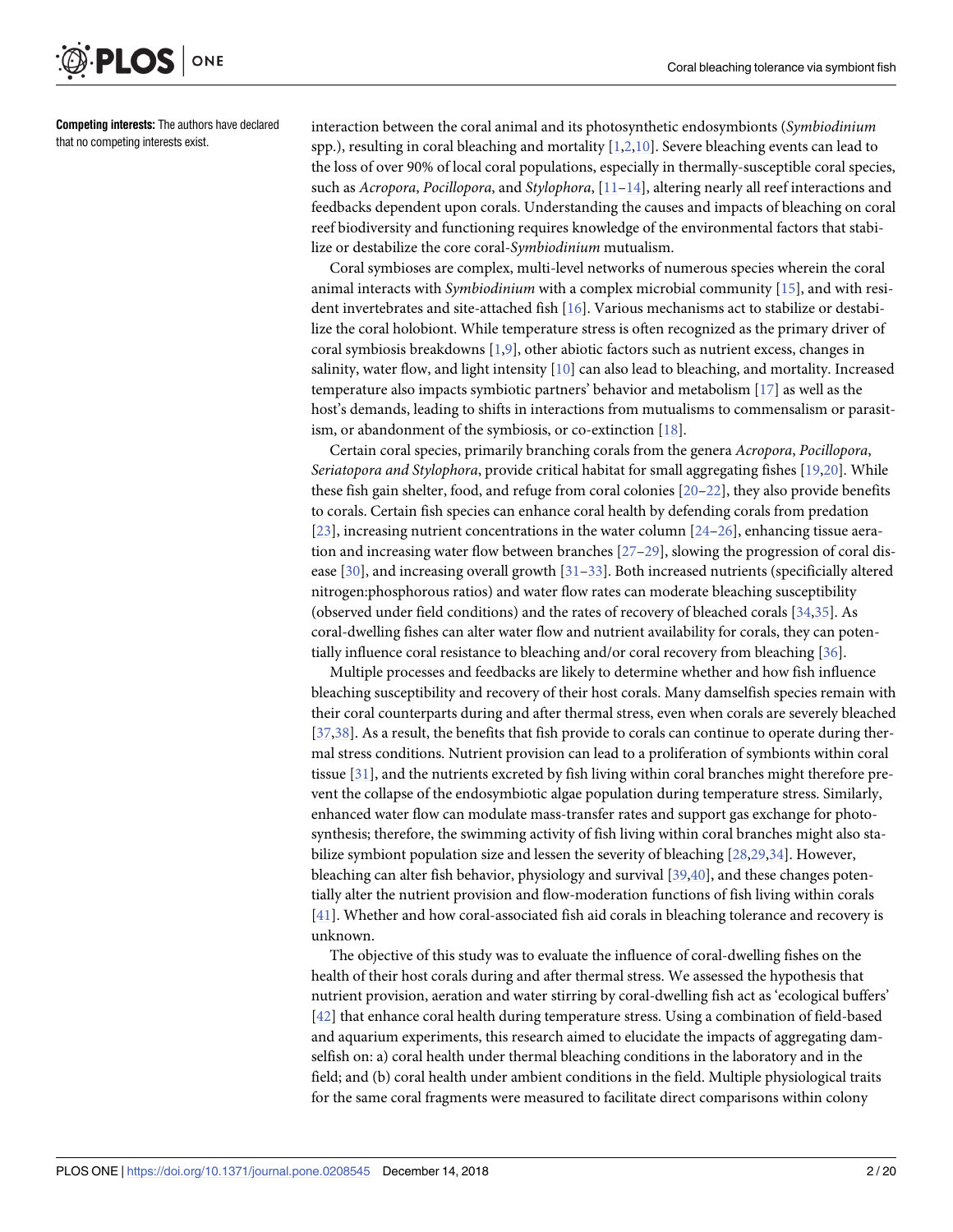<span id="page-2-0"></span>bleaching treatments to assess whether fish ameliorate bleaching severity and/or enhance bleaching recovery.

### **Materials and methods**

#### **Ethics statement**

All methods and experimental protocols were carried out in accordance with Great Barrier Reef Marine Park Authority permit (G15/37657.1), James Cook University Animal ethical guidelines and regulations (A2186), and James Cook University's General Fisheries permit (170251). All coral and damselfish were returned to the site of collection (following JCU Ethics permit A2186), and select coral fragments (*<*8cm in length) were sacrificed for further laboratory tissue analysis, per GBRMPA permit G15/37657.1 None of the corals or damselfish collected were protected species. Data are available in [S1](#page-14-0), [S2](#page-14-0), [S3](#page-14-0), [S4](#page-15-0) and [S5](#page-15-0) Tables.

#### **Study system and location**

An aquarium experiment and field observations were conducted to determine whether coraldwelling damselfish enhance coral health before, during, and after thermal bleaching events. The symbiotic interaction between the coral-associated damselfish, *Dascyllus aruanus*, and its coral host was chosen due to the damselfish's site fidelity [[43](#page-18-0)], and its behavior of aggregating in social groups that remain close to the host coral, sleeping within the branches. *D*. *aruanus* is abundant within the Lizard Island lagoon [\[44\]](#page-18-0) and is commonly found in groups of 2–10 fish on colonies of branching corals [\[19,24](#page-17-0)]. The coral *Pocillopora damicornis* was selected as a focal species for the aquarium experiment as it is a natural host of *D*. *aruanus* (and other damselfish species), is generally abundant on shallow coral reefs, and has often been used as a focal species in bleaching studies [\[44–46](#page-18-0)]. A different coral species, *Seriatopora hystrix*, was used in the field observations due to its local abundance and trajectory of bleaching at the time of field sampling. Both *P*. *damicornis* and *S*. *hystrix* are known to host damselfish, exist in a range of habitats with adult colonies similar in size ranges, and exhibit high bleaching susceptibilities [\[2](#page-16-0)[,47\]](#page-18-0). Using previous literature on *S*. *hystrix* under natural conditions, in combination with *in situ* exposure to extreme temperatures similar to the aquarium experiment we conducted, provides a deeper understanding of fish impacts on corals during thermal stress. Source data on coral tissue and photosynthetic yield values for field and aquaria experiment are available in [S1,](#page-14-0) [S2](#page-14-0), [S3](#page-14-0), [S4](#page-15-0) and [S5](#page-15-0) Tables.

Research was conducted at Lizard Island Research Station on the northern Great Barrier Reef (GBR), Australia (14˚41'S, 145˚27'E). An aquarium experiment investigating the effects of fish presence on coral bleaching severity and rates of recovery was conducted between June and August 2015, with all corals and fish used in these experiments collected from sites within the Lizard Island lagoon [\(Table](#page-3-0) 1). *In situ* bleaching observations were conducted in February and March of 2016, during the severe mass bleaching event [\[2\]](#page-16-0). Colonies of *S*. *hystrix* were tagged at four sheltered sites of the lagoon at depths between  $0-2$  m (n = 20 colonies per site, S1 [Fig](#page-15-0)) and tracked for bleaching progression. These four sites had abundant small branching corals (mainly *S*. *hystrix*), both with and without target aggregating fish, and displayed bleaching during this timeframe. In contrast, during the observation period, other small branching corals with and without aggregating fish, located at deeper sites, had yet to exhibit signs of bleaching.

#### *In situ* **observations pre- and during bleaching conditions**

To confirm whether *D*. *aruanus* influenced the tissue composition of corals under ambient field conditions, fragments were sampled from small (20–50 cm diameter) *P*. *damicornis*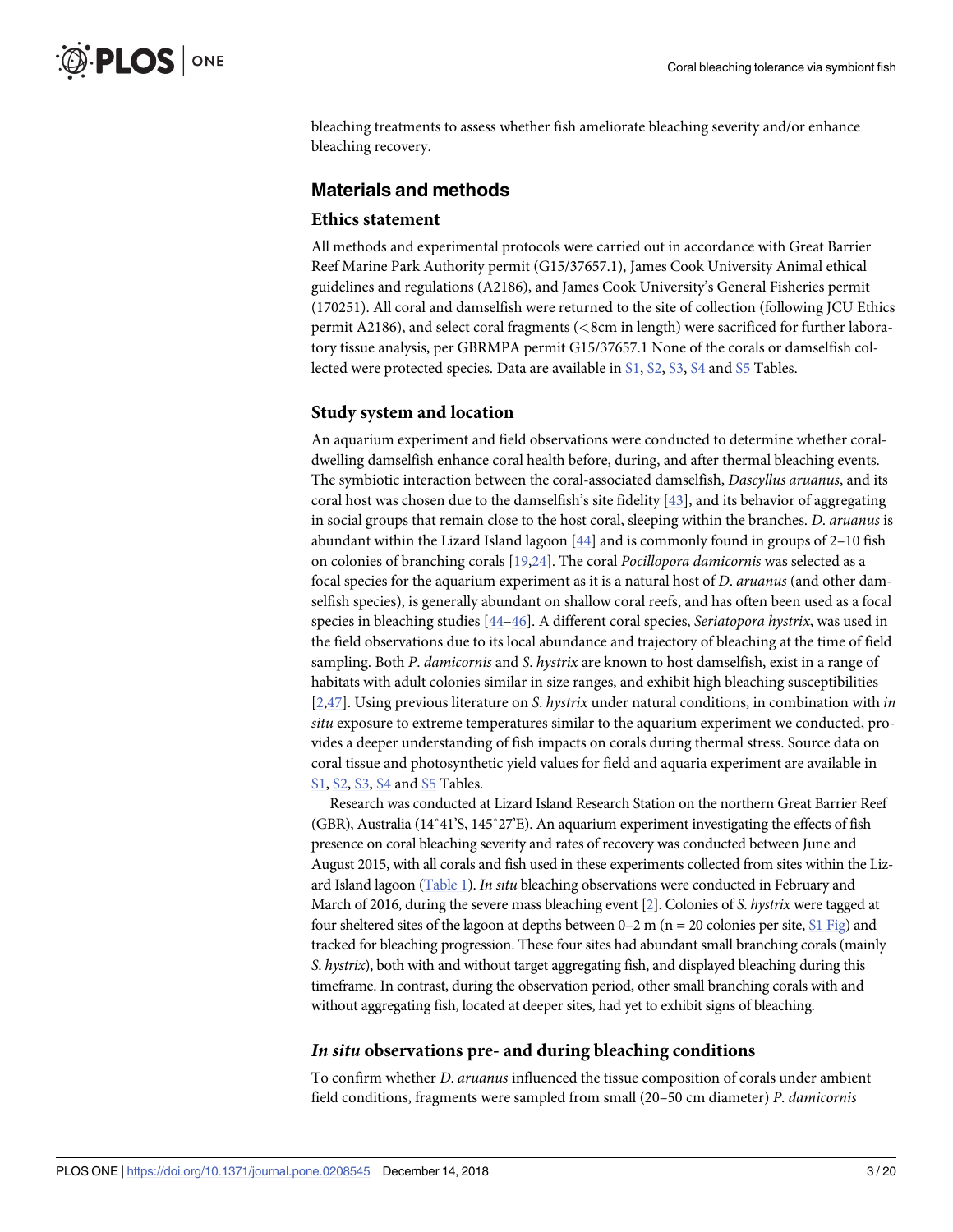<span id="page-3-0"></span>

| <b>Research Objective</b>                                                                                                               | General approach                                                                                                                                                                                                                                           | Coral metrics analysed                                                                                                                       |  |  |  |  |  |
|-----------------------------------------------------------------------------------------------------------------------------------------|------------------------------------------------------------------------------------------------------------------------------------------------------------------------------------------------------------------------------------------------------------|----------------------------------------------------------------------------------------------------------------------------------------------|--|--|--|--|--|
| In situ observations of aggregating damselfish on coral hosts pre- and during bleaching conditions (in the field)                       |                                                                                                                                                                                                                                                            |                                                                                                                                              |  |  |  |  |  |
| (i) Condition of Pocillopora damicornis with and without<br>Dascyllus aruanus symbionts during non-bleaching conditions<br>in the field | Colonies at one site within the Lizard Island lagoon                                                                                                                                                                                                       | Symbiodinium density<br>Total chlorophyll $(\alpha)$<br>$+ c)$<br>Total protein<br>Tissue biomass                                            |  |  |  |  |  |
| (ii) Condition of Seriatopora hystrix with and without D.<br>aruanus symbionts during bleaching conditions in the field                 | Colonies at four sites within the Lizard Island lagoon                                                                                                                                                                                                     | Symbiodinium density<br>Total chlorophyll $(\alpha)$<br>$+ c)$<br>Total protein                                                              |  |  |  |  |  |
| Impacts of aggregating damselfish on coral hosts under manipulative thermal bleaching experiment (in aquaria)                           |                                                                                                                                                                                                                                                            |                                                                                                                                              |  |  |  |  |  |
| (iii) Condition of P. damicornis with and without D. aruanus<br>symbionts during experimental bleaching temperatures in<br>aquaria      | Colonies under four experimental treatments: (i) ambient temp $+$ colonies<br>with fish; (ii) ambient temperature + colonies without fish; (iii) bleaching<br>$temperatures + colonies with fish; (iv) bleaching temperatures + colonies$<br>without fish. | Symbiodinium density<br>Total chlorophyll $(\alpha)$<br>$+ c)$<br>Total protein<br>Tissue biomass<br>Photochemical<br>efficiency $(F_V/F_M)$ |  |  |  |  |  |

#### [Table](#page-2-0) 1. Summary of the research objectives of this study, the general approach, and coral metrics used to investigate each objective.

<https://doi.org/10.1371/journal.pone.0208545.t001>

colonies during non-bleaching conditions. In May of 2015, *P*. *damicornis* colonies with *D*. *aruanus* ( $n = 5$ , each with 2 to 10 damselfish) and without *D. aruanus* present ( $n = 4$ ) were sampled within the Lizard Island lagoon between 0–4 m (similar depths per treatments). One fragment per colony was removed using a hammer and chisel. These fragments were analyzed for protein, symbiont density, total chlorophyll density, and tissue biomass (S4 [Table\)](#page-15-0) using the methods described below (see "Coral tissue analysis" below). Data were analyzed using a one-way analysis of variance (ANOVA) with fish presence as a factor. Statistical assumptions were assessed by analyzing residual plots, homogeneity of variance (Bartlett's test), and normality (Shapiro-Wilks test).

To investigate the impacts of aggregating fish on corals during an *in-situ* bleaching event, 10 colonies were tagged at each of four sites ( $n = 40$  colonies) within the Lizard Island lagoon in March 2016. At each site, *S*. *hystrix* colonies with *D*. *aruanus* (n = 5) and without *D*. *aruanus* (n = 5) were tagged, photographed, and sampled. *S*. *hystrix* was used, instead of *P*. *damicornis*, because it was more commonly found to host *D*. *aruanus* at these sites. One fragment from each colony was collected in March 2016 and analyzed for protein, symbiont density and total chlorophyll density (S5 [Table](#page-15-0)). Coral colonies were checked 10 months post-tagging to quantify bleaching-related mortality under natural field conditions (see S1 [Text](#page-14-0) and S1 [Fig](#page-15-0)). To assess the impacts of fish on coral physiology (proteins, symbiont density, and total chlorophyll density) during *in situ* thermal bleaching, tissue composition data were analyzed using oneway analysis of variances (one-way ANOVAs) with Tukey's HSD post-hoc tests (where applicable) using R statistical software. Statistical assumptions were assessed by analyzing residual plots, homogeneity of variance (Bartlett's test), and normality (Shapiro-Wilks test).

#### **Manipulative thermal bleaching experiment**

An aquarium experiment with a factorial design was established with ambient and heated water temperature treatments, and fish present versus absent. Corals were acclimated to aquarium conditions for two weeks prior to the start of the experiment. During this time any dead branches, algae and/or other invertebrates were removed. Ambient and heated sump tanks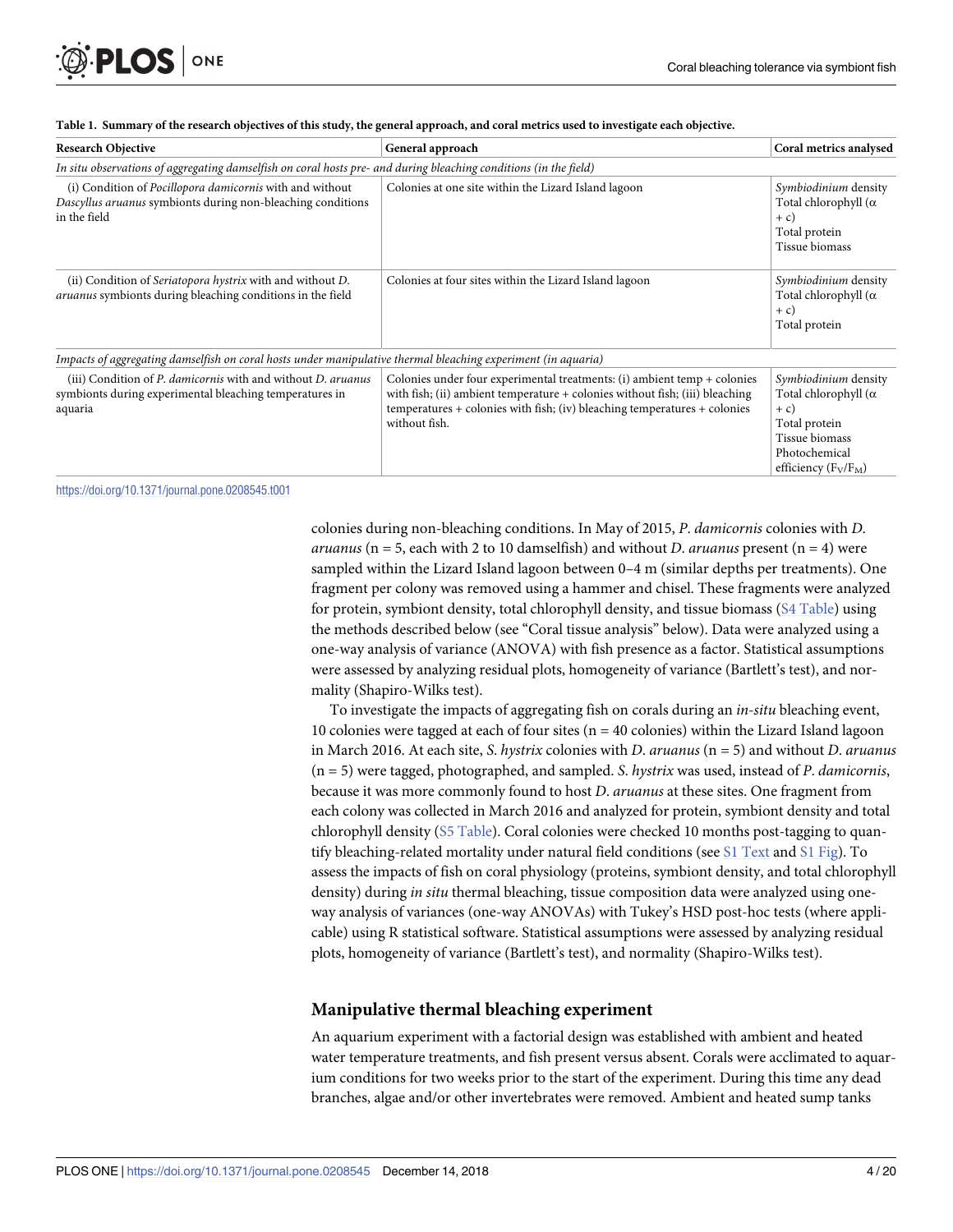<span id="page-4-0"></span>(1000 L, 2 sumps per temperature treatment) were established in a shaded outdoor area (daily maximum light intensity ~350 µmol photons m<sup>-2</sup> s<sup>-1</sup>) with replicate aquaria positioned within each sump. Heated sump tanks each contained a 2400-watt water heater (TECO TK 1000 heaters, accuracy 0.1˚C), and were equipped with 2–3 water pumps to ensure an even heat distribution. The two control (unheated) sumps received a supply of ambient seawater from the reef flat (23.5–25˚C, dependent upon the time of day) for the entire duration of the experiment. The heated treatment was implemented in phases as follows: (i) Acclimation–corals were held at ambient temperatures for 7 days; (ii) Ramping—temperature was gradually raised from ambient to 32˚C (typical of northern GBR summer temperatures, [\[2](#page-16-0)] over the course of 2 weeks (increase of~0.5°C day<sup>-1</sup>); (iii) Stress-corals were maintained at 32°C for 15 days, and; (iv) Recovery–temperature was decreased back to ambient over 8 days, and then maintained at ambient for 20 days to allow recovery. Spot-check temperature measurements were made for each tank multiple times daily using a handheld water-proof thermometer  $(\pm 1^{\circ}C \text{ accuracy},$ Dig-stem-1 Digital Thermometer, Instrument Choice AU). At the end of each of the acclimation, thermal stress, and recovery phases of the experiments, one fragment per colony ( $n = 114$ ) in total) was sampled for subsequent quantification of tissue protein, symbiont density, total chlorophyll density, and tissue biomass.

Each individual aquarium (25 L volume) received an inflow of ambient seawater ( $\sim$ 12 L hr<sup>-1</sup>) pumped directly from the Lizard Island lagoon, and was fitted with an air stone. This low flow rate of  $\sim$ 12 L hr<sup>-1</sup> is representative of reef flow regimes, often ranging from 1 and 15 cms<sup>-1</sup> [\[48](#page-18-0)]. Water from each aquarium flowed into the surrounding sump. This experimental set-up was designed to: a) ensure each replicate aquarium had an individual water supply so that fishexcreted nutrients did not contaminate tanks without fish, and b) ensure stable and equal water temperatures among replicate aquaria within each temperature treatment. Temperatures were maintained within  $\pm$  0.5 $^{\circ}$ C of the desired level.

Replicate aquaria with fish and no-fish treatments were divided evenly between the sumps (10 replicates per sump). Each replicate had a small (~20–25 cm diameter) *P*. *damicornis* colony which was collected from the Lizard Island lagoon and which were naturally devoid of any resident fishes at the time of collection. Treatments with fish present contained six *D*. *aruanus* with a similar group biomass (individual fish biomass 0.5 to 5.6 g, group biomass 15 g  $\pm$  0.56) that were collected from the Lizard Island lagoon using a weak solution of clove oil [\[49,50\]](#page-18-0) and hand nets. Damselfish were subject to a brief 'freshwater rinse' to remove any bacteria and parasites prior to being introduced to other fish and corals within each experimental treatment [\[51\]](#page-18-0). After 72 hours of acclimation, damselfish were weighed (wet weight, using a MS105 Semi-Micro Balance, Mettler Toledo, accuracy 0.001), measured (total length), and placed in aquaria with live *P*. *damicornis* colonies. Fish remained with the same conspecifics found in the field to maintain existing social groups and minimize aggressive behavior in aquaria. Fish number and biomass per aquarium were consistent with natural aggregations. Fish numbers and condition were inspected several times a day throughout the 66-day experimental period, particularly during feeding times when damselfish were actively moving in the water column. All corals and fish were fed multiple times a day to satiation [[24](#page-17-0)] with enriched *Artemia salina* nauplii to supplement food naturally available in the seawater pumped from the nearby lagoon.

Linear mixed effects models with experimental phase, fish treatment and temperature treatment as factors, were used to assess whether fish presence affected each of the measured components of tissue composition during thermal stress using the function 'lme' in the package 'nlme' [\[52,53\]](#page-18-0). For all of these analyses, coral colony was included as a random effect to account for repeated measures of each colony at each phase of the experiment. Selected multiple comparisons ( $n = 12$  post-hoc planned contrasts, see  $S6$  [Table\)](#page-15-0) were performed using a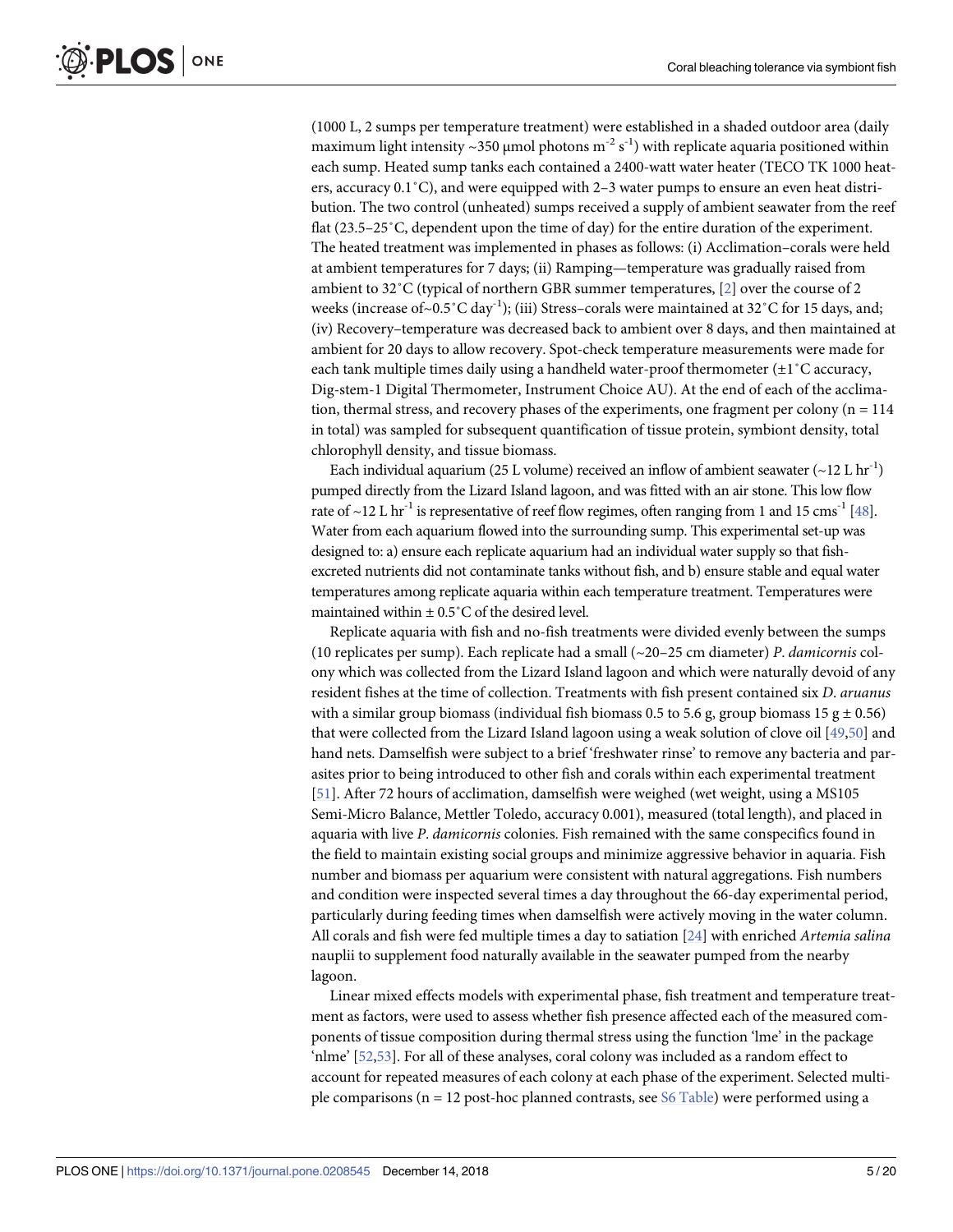<span id="page-5-0"></span>model contrast matrix to determine: (a) whether the treatments differed immediately after acclimation, (b) effect of fish presence during bleaching, (c) effect of fish presence during recovery, and (d) long-term effect of fish presence two months after bleaching. Adjusted p-values and confidence intervals, to account for multiple contrasts, were utilized to determine which treatment combinations were significantly different from each other. Values in the text are specified as means  $\pm$  standard error. All statistical analyses were performed using the R statistical software [\[52\]](#page-18-0).

**Photosynthetic efficiency as a proxy for bleaching severity.** A Pulse Amplitude Modu-lated (PAM) fluorometer (Mini-PAM, Walz; for settings see S2 [Text\)](#page-14-0) was used to monitor the onset, severity, and recovery of coral bleaching nightly during the temperature stress, and every five days during acclimation and recovery, with three replicate measurements per colony per day. The dark-adapted  $F_V/F_M$  ( $F_V$  is minimum fluorescence and  $F_M$  is maximum fluorescence), which is a measure of the maximum photochemical efficiency of symbionts present within coral tissue (e.g. [\[53\]](#page-18-0), was measured approximately 2.5 hours after sunset ( $\sim$ 21:00 h).  $F_V/F_M$  was used as a proxy for coral bleaching severity as there is a relationship between the photosynthetic efficiency of symbionts (as measured using PAM fluorometry), symbiont density, and coral bleaching status [[41,53–57\]](#page-18-0). Photosynthetic efficiency measurements were averaged per colony per night and the change in this metric over time was analyzed using piecewise regressions. This piecewise approach was used because the dynamics of  $F_V/F_M$  differed during the different phases of the experiment. Linear regression was used to assess changes in  $F_V/F_M$  for control (ambient temperature) corals throughout the experiment. For the colonies exposed to heat stress, linear regression was also used to assess changes in  $F_V/F_M$ during recovery. Linear regressions were appropriate for analysis of  $F_V/F_M$  during this phase of the experiment based on the distribution of the data. During heat stress, however, data from acclimation, ramping and thermal stress were analyzed using non-linear regression because changes in  $F_V/F_M$  during these phases were strongly non-linear (S7 [Table\)](#page-15-0). A sigmoidal equation was chosen based on preliminary observation of the data [[58](#page-19-0)], as:

$$
Y = (mx + a) - \left(\frac{mx}{1 + \exp(-\frac{t - x\theta}{\omega})}\right)
$$
 (1)

Where *Y* is the photosynthetic efficiency ( $F_V/F_M$ ) on a given day during exposure to elevated temperature, *mx* is the maximum achievable efficiency, *a* is the minimum efficiency, *t* is time, *xθ* is the time at which *Y* is halfway between *mx* and *a*, and ω captures the rate at which efficiency declines. Because we were fitting different equations to the different sections of the data, we used a formal model selection process to determine which model best described the dynamics of  $F_V/F_M$ . Akaike's Information Criterion (AIC) and subsequent weight (wAIC<sub>i</sub>) for each potential model (see S8 [Table\)](#page-15-0) were calculated [\[59,60](#page-19-0)]. The results presented are for equations fitted to the daily mean values for all colonies within each treatment. However, the model fitting was repeated for the data for individual colonies within treatments; that analysis yielded similar results with the same overall conclusions.

#### **Coral tissue analysis**

In all three experiments (*in situ* natural conditions, *in situ* bleaching conditions, and *ex situ* thermal bleaching experiment) 1–2 coral fragments, approximately 6 cm in length, were collected from each colony. Fragments were subsequently frozen in liquid nitrogen during transport and maintained at -80˚C prior to laboratory analysis. Tissue was removed from the skeleton using compressed air in 0.45 μm filtered seawater, collected, and homogenized. The resulting tissue suspensions were divided into aliquots for protein assays (1 ml), symbiont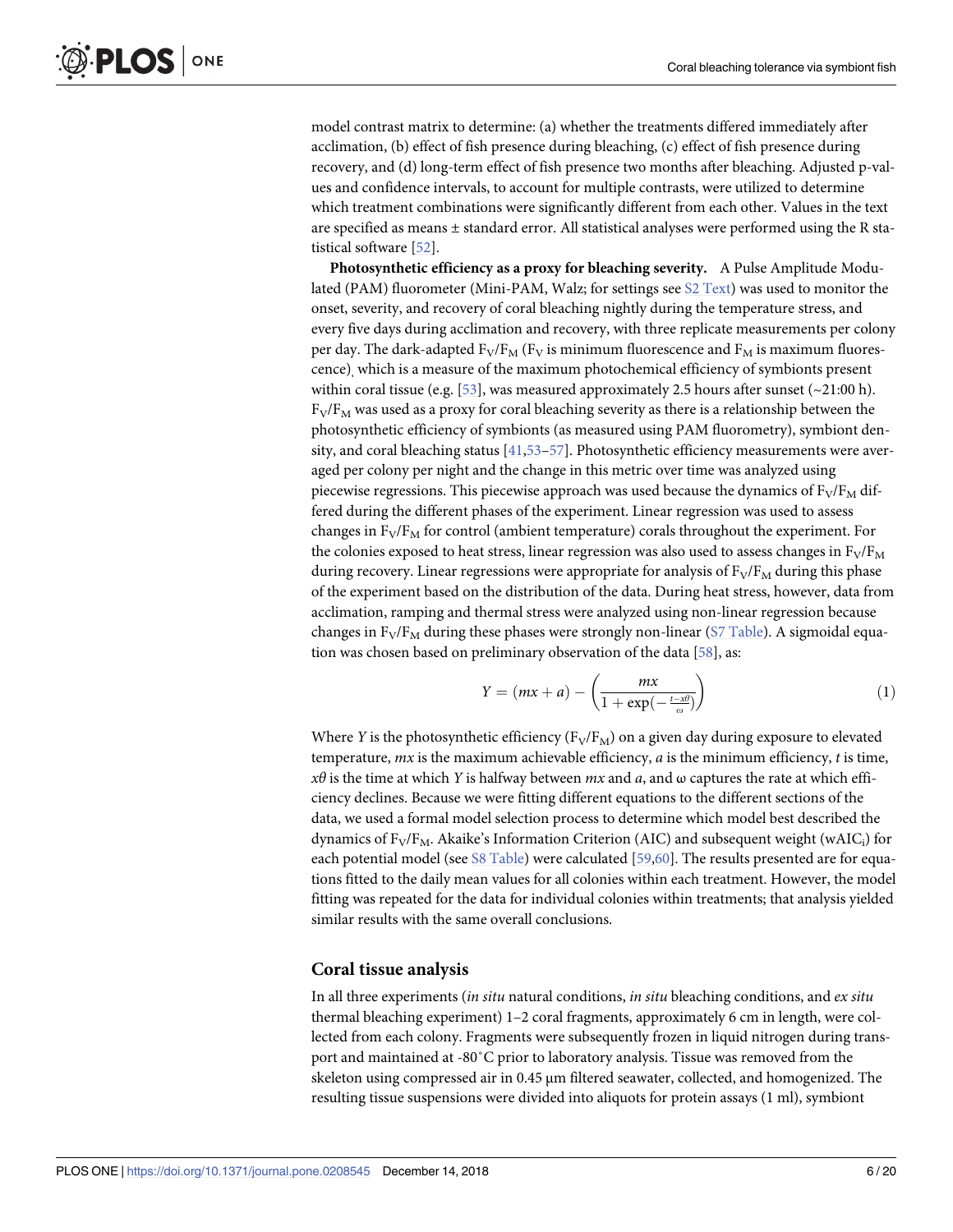<span id="page-6-0"></span>counts (0.9 ml with 0.1 ml of 10% formaldehyde, to preserve samples), total chlorophyll (5 ml), and tissue biomass (8 ml). Coral skeletons were retained to quantify fragment surface areas using the wax dipping technique  $[61]$ . Five coral colonies, all from the heated treatments in the manipulative thermal bleaching experiment (from colonies with and without fish), died during the recovery phase of the experiment. Tissue composition data for these dead corals were recorded as 0 for all metrics, to represent the biological consequences of coral death during bleaching events. Detailed raw data and methods of coral tissue analysis are provided in [S3](#page-14-0) [Text](#page-14-0) and S2 [Table](#page-14-0).

#### **Results**

#### **Effects of fish presence on corals before, during bleaching under natural conditions (***in situ***)**

Under normal temperature conditions in the field, *P*. *damicornis* colonies with *D*. *aruanus* had significantly higher densities of *Symbiodinium* (ANOVA,  $F_{1,8} = 8.2$ ,  $p = 0.02$ ) and higher concentrations of total chlorophyll (ANOVA,  $F_{1,8} = 6.7$ ,  $p = 0.03$ ) than unoccupied colonies [\(Fig](#page-7-0) 1). In contrast, no significant differences were observed in protein concentration (ANOVA,  $F_{1,8} = 3.19$ )  $p = 0.112$ ) or tissue biomass (ANOVA,  $F_{1,8} = 0.04$  p = 0.85).

During the 2016 bleaching event at Lizard Island, *S*. *hystrix* colonies in the field were exposed to temperatures *>*33˚C, which led to widespread bleaching and mortality. At the time of collection, *S. hystrix* colonies had an average of 0.32 x  $10^6$  *Symbiodinium* cm<sup>-1</sup> ± 0.02 (compared with typical ambient densities of 2.1 x  $10^6$  *Symbiodinium* cm<sup>-1</sup>  $\pm$  1.0 [[47\]](#page-18-0)). The effects of fish presence were consistent among sites for *Symbiodinium* density (ANOVA(treatment\*site): F<sub>3,30</sub> = 1.81, p = 0.17, [Fig](#page-8-0) 2). Conjointly, average *Symbiodinium* densities were higher for colonies with fish than for colonies without fish (ANOVA treatment effect:  $F_{1,33} = 6.16$ , P = 0.018). In addition, average *Symbiodinium* densities differed between sites (ANOVA, site effect: F<sub>3,33</sub> = 3.75, p = 0.02). No differences in total chlorophyll or proteins were detected among sites, however, both of the tissue variables depended upon fish presence (ANOVA: total chlorophyll,  $F_{1,35} = 7.29$ , p = 0.01, proteins:  $F_{1,36} = 4.50$ , p = 0.041, see Fig 2B [and](#page-8-0) 2C). All colonies were monitored during the bleaching event and after a period of recovery of *>*6 months: in September 2016, *>*90% of colonies were dead and covered in filamentous algae regardless of fish presence/absence. Due to the severity of the bleaching event and the position of the colonies within a lagoon (higher recorded temperatures, see [\[62\]](#page-19-0)), post-bleaching recovery was non-existent, resulting in widespread mortality of *S*. *hystrix* colonies (post-bleaching *>*90% of colonies were recorded as dead) and disappearance of symbiont damselfish.

#### **Effects of fish presence during experimental bleaching**

At the end of the acclimation phase during the manipulative thermal bleaching experiment, *Symbiodinium* density, chlorophyll density, protein concentration, and tissue biomass were approximately equivalent among all treatments (*in aquaria*: *Symbiodinium*: μ = 0.99 x 106 *Symbiodinium* cm<sup>-2</sup> ± 0.07; total chlorophyll:  $\mu$  = 1.5 chl *a* + chl *c*  $\mu$ g cm<sup>-2</sup> ± 0.10; protein:  $\mu$  = 0.64 mg cm<sup>-2</sup>  $\pm$  0.03; tissue biomass:  $\mu$  = 7.8 mg cm<sup>-2</sup>  $\pm$  0.048, see Fig 3A, 3D, 3G [and](#page-10-0) 3J, [Table](#page-3-0) 1, *planned comparisons* S6 [Table\)](#page-15-0). These values (see [Fig](#page-10-0) 3A) were approximately the same as those for fragments sampled from the field (*in situ: Symbiodinium*:  $\mu = 1.1 \times 10^6 \pm 0.17$  *Symbiodinium* cm<sup>-2</sup>; total chlorophyll:  $\mu = 1.02$  chl  $a +$ chl  $c \mu g$  cm<sup>-2</sup>  $\pm$  0.15; protein:  $\mu = 0.8$  mg cm<sup>-2</sup>  $\pm$ 0.09; tissue biomass:  $\mu = 7.5$ mg cm<sup>-2</sup> ± 0.08, see [Fig](#page-7-0) 1).

Due to the experimental design, temperature only differed between treatments in certain phases (e.g. in acclimation, all tanks received the same temperature). Consequently,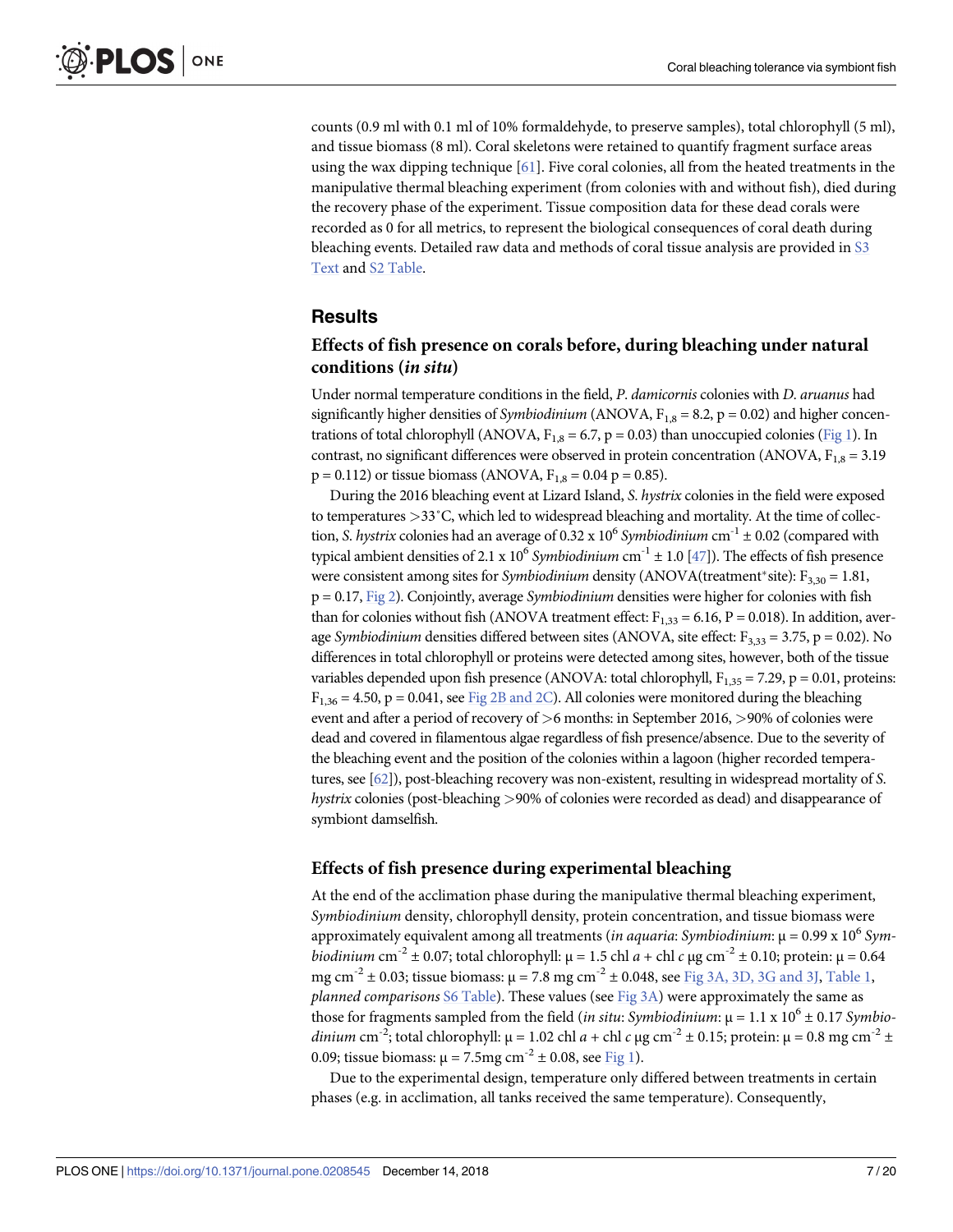<span id="page-7-0"></span>

[Fig](#page-6-0) 1. *In situ* levels of (a) endosymbionts (*Symbiodinium* density x10<sup>6</sup> cm<sup>-2</sup>), (b) total chlorophyll (chl *a* + chl *c*, μg cm<sup>-2</sup>), **(c)** tissue protein (mg cm-2), and **(d)** tissue biomass (calculated via ash-free dry weight, mg cm-2) of naturally occurring *P*. damicornis colonies, with *D. aruanus* (n = 5) and without fish (n = 5) present. (\*) denotes a significant difference between fish treatments, and *error bars* show S.E.

<https://doi.org/10.1371/journal.pone.0208545.g001>

*Symbiodinium* density only differed between treatments during the stress treatment and the recovery phase (significant phase�temperature treatment interaction, [Table](#page-11-0) 2). During the stress phase, ambient colonies had significantly higher levels of *Symbiodinium* compared with their counterparts (*comparison*, SAF vs SHF: p = 0.001; SAN vs. SHN: p*<*0.001, [Fig](#page-10-0) 3B) and this was observed in both the fish and no-fish treatments. All other planned contrasts for the Stress phase were non-significant (see S6 [Table](#page-15-0)). After the recovery phase [\(Fig](#page-10-0) 3C), ambient colonies with fish had significantly higher *Symbiodinium* densities than colonies without fish (*comparison* RAF vs. RAN: p*<*0.001). After recovery, heated colonies with fish (including dead colonies with 0 *Symbiodinium* cm<sup>-2</sup>) had an average of 0.60 x 10<sup>6</sup>  $\pm$  0.2 *Symbiodinium* cm<sup>-2</sup>, while heated colonies without fish had an average of  $0.10 \times 10^6 \pm 0.06$  *Symbiodinium* cm<sup>-2</sup> (*comparison* RHF vs RHN: p*<*0.021). Excluding dead corals, heated colonies with fish still had more *Symbiodinium* (0.67 x  $10^6 \pm 0.23$  *Symbiodinium* cm<sup>-2</sup>) than heated colonies without fish  $(0.19 \times 10^6 \pm 0.09 \text{ Symbi}$ *odinium* cm<sup>-2</sup>). Between the stress and recovery phases (~30 days), *Symbiodinium* in heated colonies with fish increased (+0.14 x 10<sup>6</sup> *Symbiodinium* cm<sup>-2</sup>), while *Symbiodinium* in heated colonies without fish decreased slightly (-0.03 x 10<sup>6</sup> *Symbiodinium*  $\text{cm}^{-2}$ ). Declines in F<sub>V</sub>/F<sub>M</sub> below 0.7 were associated with declines in *Symbiodinium* concentrations from 1 x  $10^6$  cells per cm<sup>2</sup> to  $< 0.2$  x  $10^6$  cells per cm<sup>2</sup> (S<sub>2</sub> [Fig](#page-15-0)).

Similar to *Symbiodinium* densities, the presence of fish had a significant effect on total chlorophyll density in the interactions between phase, temperature, and treatment [\(Table](#page-11-0) 2) within the manipulative thermal bleaching experiment. During the stress phase, ambient temperature colonies had significantly higher levels of chlorophyll when compared with their heated/bleaching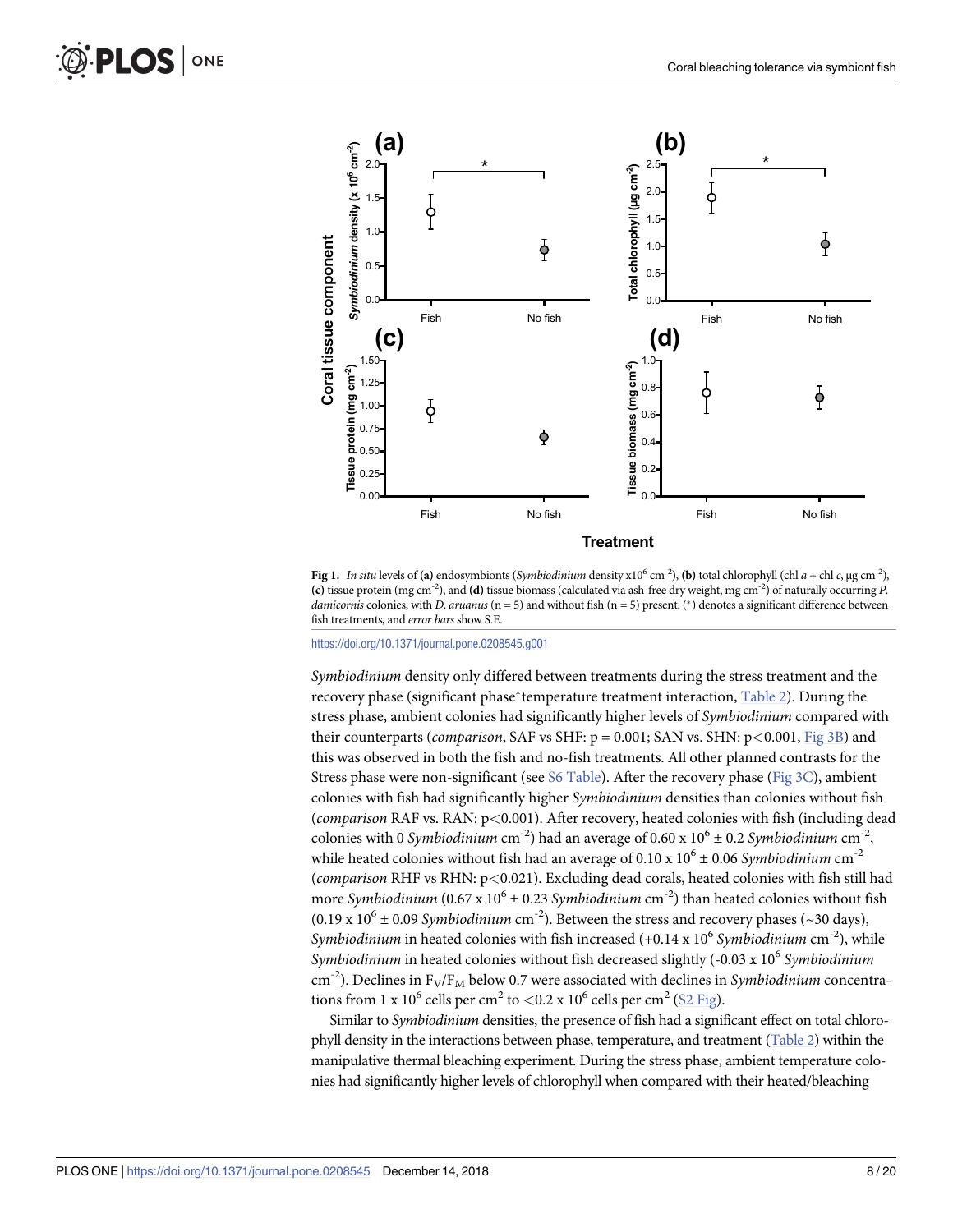

**[Fig](#page-6-0) 2.** Differences in mean (±SE) levels of **(a)** endosymbionts (*Symbiodinium* density x106 cm-2), **(b)** total chlorophyll (chl *a* + chl *c*, μg cm*-*<sup>2</sup> ), and **(c)** tissue protein (mg cm-2) of naturally occurring *S*. *hystrix* colonies, with *D*. *aruanus*

ONE

<span id="page-8-0"></span>**PLOS**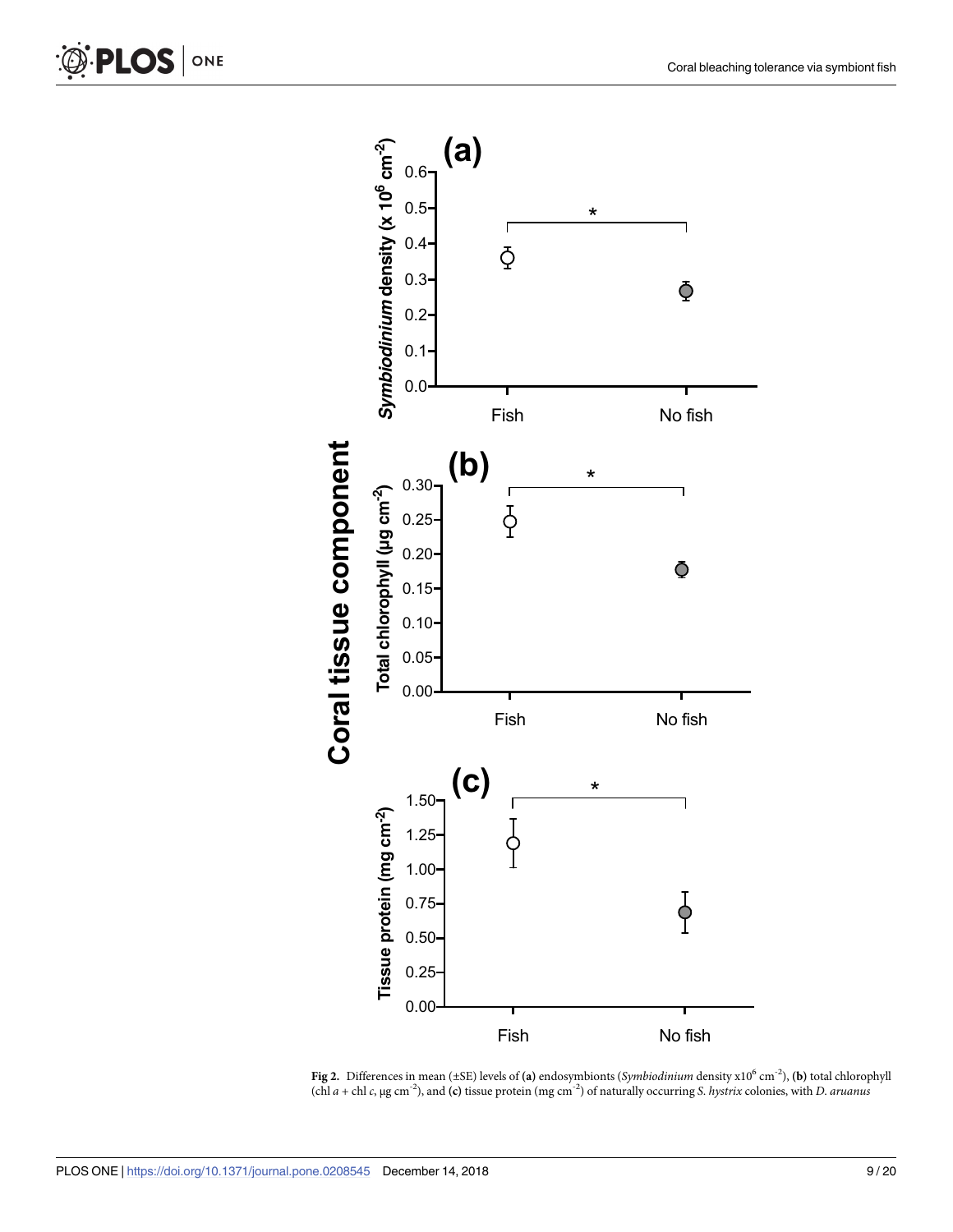<span id="page-9-0"></span> $(n = 19)$  and without fish  $(n = 18)$  present during a coral bleaching event at Lizard Island. Colonies positioned at  $1-3$  m depth within four lagoonal sites with limited current activity. ( �) denotes a significant difference between fish treatments, and *error bars* show S.E.

#### <https://doi.org/10.1371/journal.pone.0208545.g002>

counterparts (comparison, SAF vs SHF:  $p = 0.008$ ; SAN vs. SHN:  $p = 0.007$ , [Fig](#page-10-0) 3E). Additionally, during stress, heated colonies with fish had an average of 0.67  $\mu$ g cm<sup>-2</sup> chlorophyll more than heated colonies without fish. During the recovery phase (Fig 3E [and](#page-10-0) 3F), colonies with fish had significantly higher levels of chlorophyll density than colonies without fish (comparison RAF vs. RAN: p<0.002, RHF vs RHN: p = 0.005). All other planned comparisons for the Stress phase were non-significant. Analysis further indicated that between stress and recovery phases, total chlorophyll in heated with fish increased greatly  $(+0.52 \mu g \text{ cm}^{-2}$  chlorophyll), while total chlorophyll in heated colonies without fish only increased slightly  $(+0.04 \mu g$  chlorophyll cm<sup>-2</sup>). Excluding dead corals, heated colonies with fish still had significantly more chlorophyll  $(1.49 \pm 0.53 \,\mu g)$ chlorophyll cm<sup>-2</sup>) than heated colonies without fish (0.127  $\pm$  0.12 μg chlorophyll cm<sup>-2</sup>).

While there were no effects of fish presence on tissue protein concentrations or tissue biomass, differences between temperature treatments were evident ([Table](#page-11-0) 2 and Fig [3G,](#page-10-0) 3H, 3I, 3J, 3K [and](#page-10-0) 3L). Overall, colonies with fish exhibited slightly higher values of protein and tissue biomass than colonies without fish, in both stress and recovery phases. During the stress phase, heated corals contained ~2x less protein than ambient temperature colonies; ambient colonies with fish had  $0.27$  mg cm<sup>-2</sup> more protein than stress heated colonies with fish (comparision SAF vs SHF  $p = 0.046$ ). Additionally, during the stress phase, ambient colonies without fish had 0.22 mg cm-2 more protein than stress heated corals without fish. These relationships were exaggerated in the recovery phase with ambient corals having  $\sim$  4 times more protein than heated corals ([Fig](#page-10-0) 3I). For tissue biomass, during recovery phase ([Fig](#page-10-0) 3L), heated colonies with fish increased in biomass (+0.299 mg cm<sup>-2</sup>), while biomass in heated colonies without fish decreased (-0.1)  $mg \, \text{cm}^{-2}$ ); these colonies with fish had significantly higher levels of chlorophyll density than colonies without fish (*planned comparison* RHF vs RHN: p*<*0.012).

**Change in photosynthetic efficiency during and after manipulated temperature stress.** Prior to the temperature stress (during acclimation) in the manipulative thermal bleaching experiment, all colonies of *P*. *damicornis* had approximately equivalent photosynthetic efficiency ( $F_V/F_M = \sim 0.7$ ). The best model to explain inter-colony differences in photosynthetic efficiency through the course of the experiment included both temperature treatment and fish treatment ([Fig](#page-12-0) 4A; [Table](#page-12-0) 3, wAIC for the model which fitted separate responses for all treatments = 1.0). For colonies with fish and subject to ambient conditions,  $F_V/F_M$  increased gradually over time, while colonies subjected to ambient temperature without fish had constant  $F_V/F_M$  throughout the entire experiment [\(Table](#page-12-0) 3 [and](#page-12-0) Fig 4A and 4B). Overall, ambient corals with fish exhibited slightly higher and more consistent values of  $F_V/F_M$  compared with colonies without fish ([Fig](#page-12-0) 4B). Irrespective of fish presence,  $F_V/F_M$  decreased in heated corals during the stress phase, when temperatures exceeded 30˚C, typical of natural bleaching events at Lizard Island ([Table](#page-12-0) 3 and Fig 4C [and](#page-12-0) 4F). However, heated colonies without fish exhibited a more pronounced decline in  $F_V/F_M$  to less than half of its initial value (0.7 to ~0.3) when compared with a 30% decrease observed in heated colonies without fish (0.7 to  $\sim$ 0.5). The parameters describing the non-linear relationships between  $F_V/F_M$  and time during the experiment (*mx*, *xθ*, ω, and α) depended upon temperature treatment and fish presence ([Table](#page-12-0) 3). During recovery, heated colonies with fish continued to experience a very slight decrease in  $F_V/F_M$  [\(Fig](#page-12-0) 4C and [Table](#page-12-0) 3) for the duration of the experiment. However,  $F_V/F_M$  in heated colonies without fish continued to decline ([Fig](#page-12-0) 4D and [Table](#page-12-0) 3) with an average  $F_V/F_M$  of close to 0.25 at the end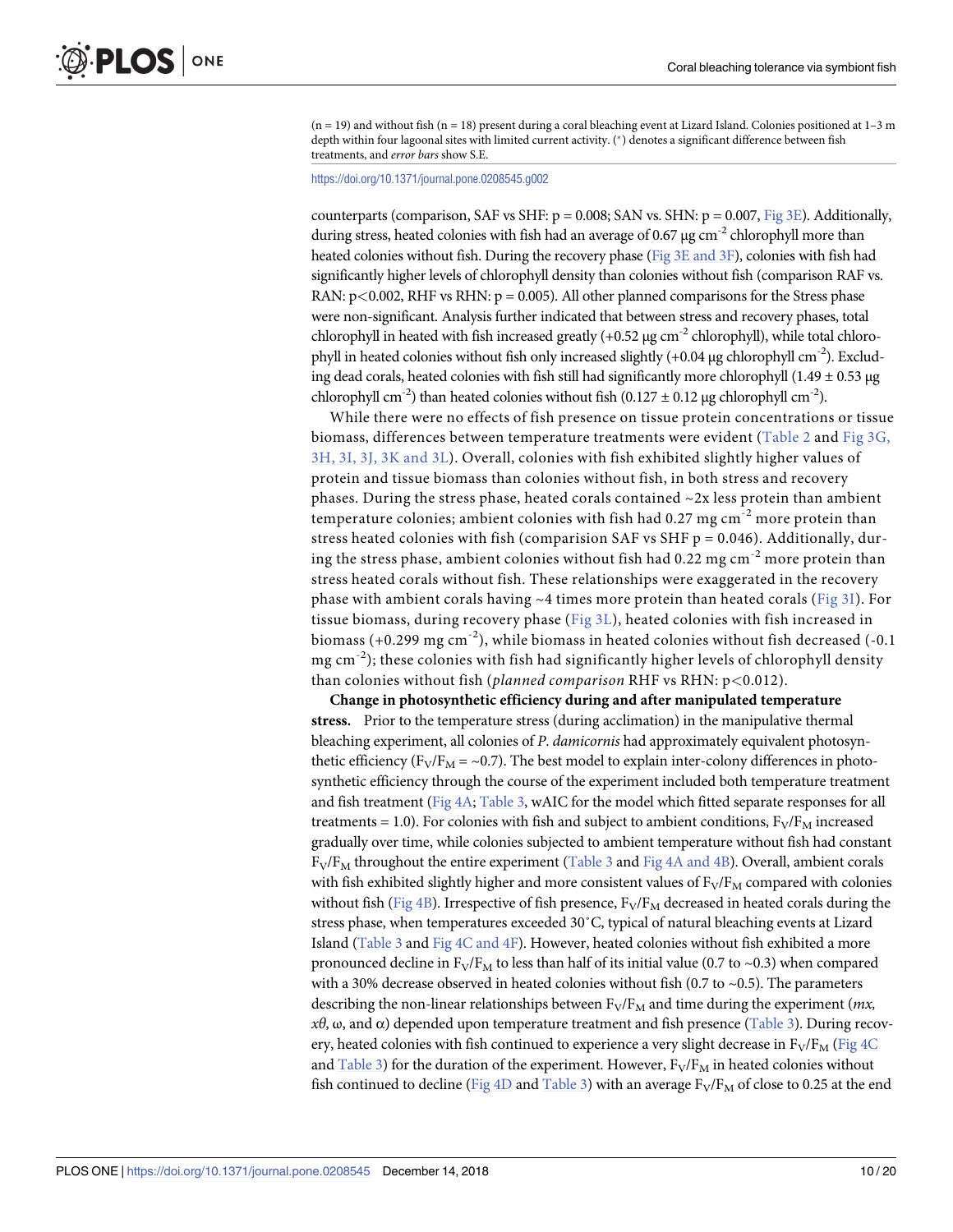

**Temperature and fish treatments**

[Fig](#page-6-0) 3. Levels of (a-c) endosymbionts (*Symbiodinium* density x10<sup>6</sup> cm<sup>-2</sup>), (d-f) total chlorophyll (chl *a* + chl *c*, μg cm<sup>-2</sup>), (g-i) protein (mg cm<sup>-2</sup>), **(j-l)** tissue biomass (calculated via grams of ash-free dry weight mg cm-2) in experimental *P*. *damicornis* colonies, with *D*. *aruanus* for different temperature and fish treatments (ambient/fish:  $n = 9$ , ambient/no fish:  $n = 9$ , hot/fish:  $n = 10$  and hot/no fish:  $n = 9$ ) for three different experimental phases (Acclimation (25˚C), Stress (temperature increased and held at 32˚C for four weeks), and Recovery (temperature returned to 25˚C). ( �) denotes a significant difference between select comparisons fish treatments, and *error bars* show S.E. Refer to S6 [Table](#page-15-0) for results of all 12 planned contrast per coral tissue components. Note difference in y-axis for panels C and F, to allow for visualization of variance between treatments. Data points per phase, temperature, and fish presence have been abbreviated to form 3 letter keys, as follows:  $A =$  acclimation,  $S =$  stress,  $R =$  recovery,  $A =$  ambient temperature,  $H =$  hot/bleaching temperature,  $F =$  fish present,  $N =$  fish absent. i.e. SHF = sample collected during stress phase of a hot temperature with fish present colony.

<https://doi.org/10.1371/journal.pone.0208545.g003>

of the experiment. Differences in photosynthetic function were correlated to an increased density of *Symbiodinium* (S3 [Fig](#page-16-0)).

<span id="page-10-0"></span>**PLOS** ONE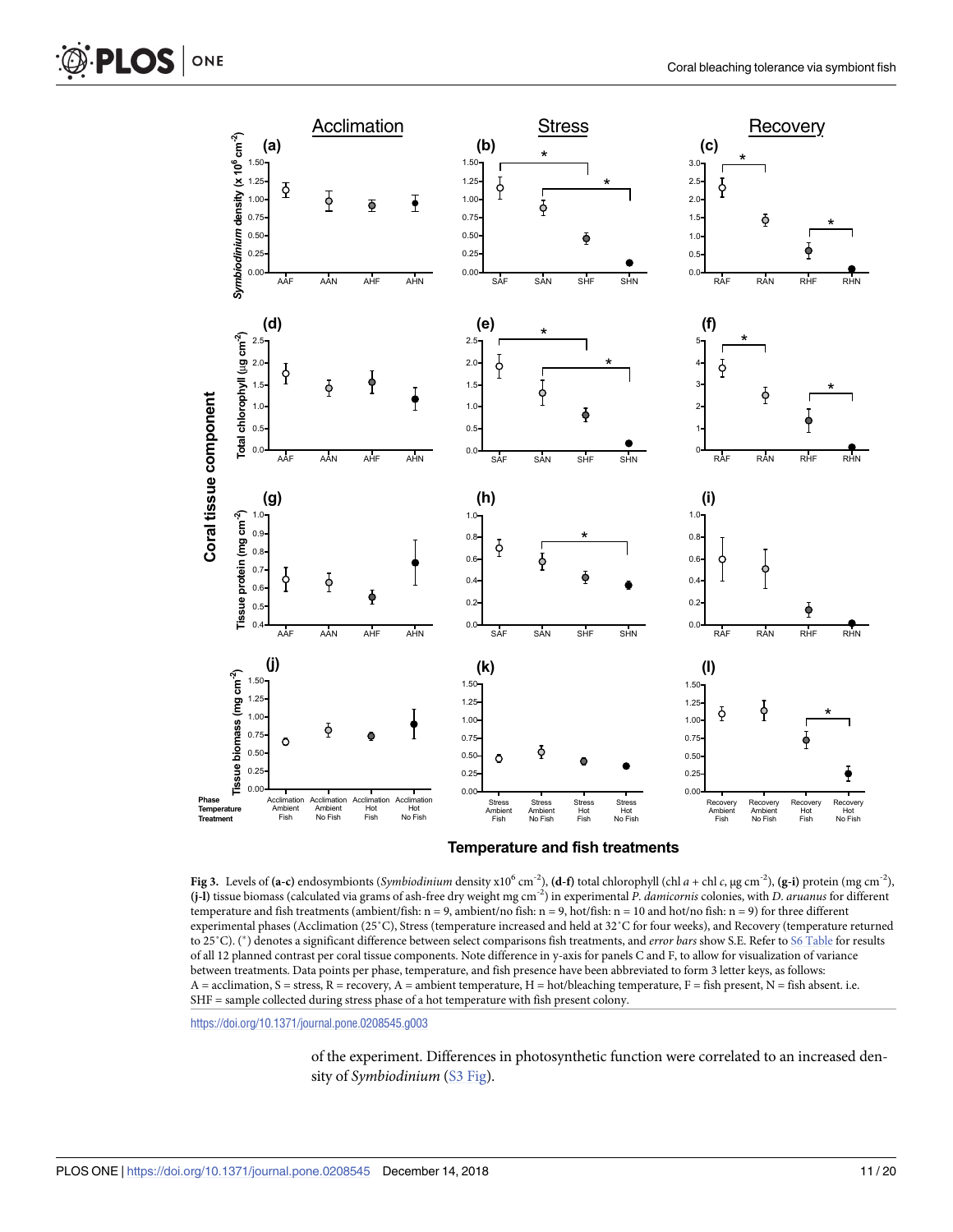<span id="page-11-0"></span>

| Table 2. Linear mixed effect model of the effect of phase, temperature, and fish presence (D. aruanus) on experi-     |
|-----------------------------------------------------------------------------------------------------------------------|
| mental P. damicornis colonies for (i) Symbiodinium density, (ii) total chlorophyll density, (iii) total proteins (iv) |
| and tissue biomass (as part of the manipulative thermal bleaching experiment), where coral colony was included        |
| as a random effect.                                                                                                   |

| Coral component and factor  | Df    | F                  | P       |  |  |  |  |
|-----------------------------|-------|--------------------|---------|--|--|--|--|
| Symbiodinium                |       |                    |         |  |  |  |  |
| Phase                       | 2,66  | 13.6610            | < 0.001 |  |  |  |  |
| Temperature                 | 1,33  | 73.0350            | < 0.001 |  |  |  |  |
| Treatment                   | 1,33  | 14.5070            | < 0.001 |  |  |  |  |
| Phase:Temperature           | 2,66  | 30.2860            | < 0.001 |  |  |  |  |
| Phase:Treatment             | 2,66  | 6.2300             | < 0.001 |  |  |  |  |
| Temperature:Treatment       | 1,33  | 0.8580             | 0.360   |  |  |  |  |
| Phase:Temperature:Treatment | 2,66  | 0.7610             | 0.470   |  |  |  |  |
| Total Chlorophyll           |       |                    |         |  |  |  |  |
| Phase                       | 2,69  | 10.683             | < 0.001 |  |  |  |  |
| Temperature                 | 1,41  | 49.310             | < 0.001 |  |  |  |  |
| Treatment                   | 1,41  | 17.059             | < 0.001 |  |  |  |  |
| Phase:Temperature           | 2,69  | 18.651             | < 0.001 |  |  |  |  |
| Phase:Treatment             | 2,69  | 3.4260             | 0.038   |  |  |  |  |
| Temperature:Treatment       | 1,33  | 0.1260             | 0.730   |  |  |  |  |
| Phase:Temperature:Treatment | 2,69  | 0.0980             | 0.910   |  |  |  |  |
| Protein                     |       |                    |         |  |  |  |  |
| Phase                       | 2,66  | 12.7377            | < 0.001 |  |  |  |  |
| Temperature                 | 1,33  | 16.1734            | < 0.001 |  |  |  |  |
| Treatment                   | 1,33  | 0.4165             | 0.523   |  |  |  |  |
| Phase:Temperature           | 2,66  | 6.7671             | < 0.001 |  |  |  |  |
| Phase:Treatment             | 2,66  | 1.3440             | 0.268   |  |  |  |  |
| Temperature:Treatment       | 1,33  | 0.4041<br>0.529    |         |  |  |  |  |
| Phase:Temperature:Treatment | 2,66  | 0.4201             | 0.659   |  |  |  |  |
| Tissue biomass              |       |                    |         |  |  |  |  |
| Phase                       | 2,126 | 15.9175            | < 0.001 |  |  |  |  |
| Temperature                 | 1,126 | 12.3097            | < 0.001 |  |  |  |  |
| Treatment                   | 1,126 | 0.0002<br>0.988    |         |  |  |  |  |
| Phase:Temperature           | 2,126 | 11.3356<br>< 0.001 |         |  |  |  |  |
| Phase:Treatment             | 2,126 | 2.7551             | 0.067   |  |  |  |  |
| Temperature:Treatment       | 1,126 | 2.8269             | 0.095   |  |  |  |  |
| Phase:Temperature:Treatment | 2,126 | 1.1974             | 0.308   |  |  |  |  |

<https://doi.org/10.1371/journal.pone.0208545.t002>

#### **Discussion**

This study demonstrates that coral-dwelling fishes may reduce bleaching severity, as well as enhance post-bleaching recovery, for host corals. Using a combination of field-based observations and aquarium experiments, we show that corals that host fishes have higher *Symbiodinium* densities and chlorophyll concentration when compared to colonies without resident fishes. When subjected to thermal anomalies, corals hosting fishes continued to have higher *Symbiodinium*, chlorophyll, and tissue protein. The mechanisms underlying these findings are likely to include inputs of nutrients from fish excretion, and aeration and water stirring from fish swimming within branches, that moderate the effects of thermal stress. However, under severe warming conditions, *>*90% bleached corals died regardless of the presence or absence of resident fishes.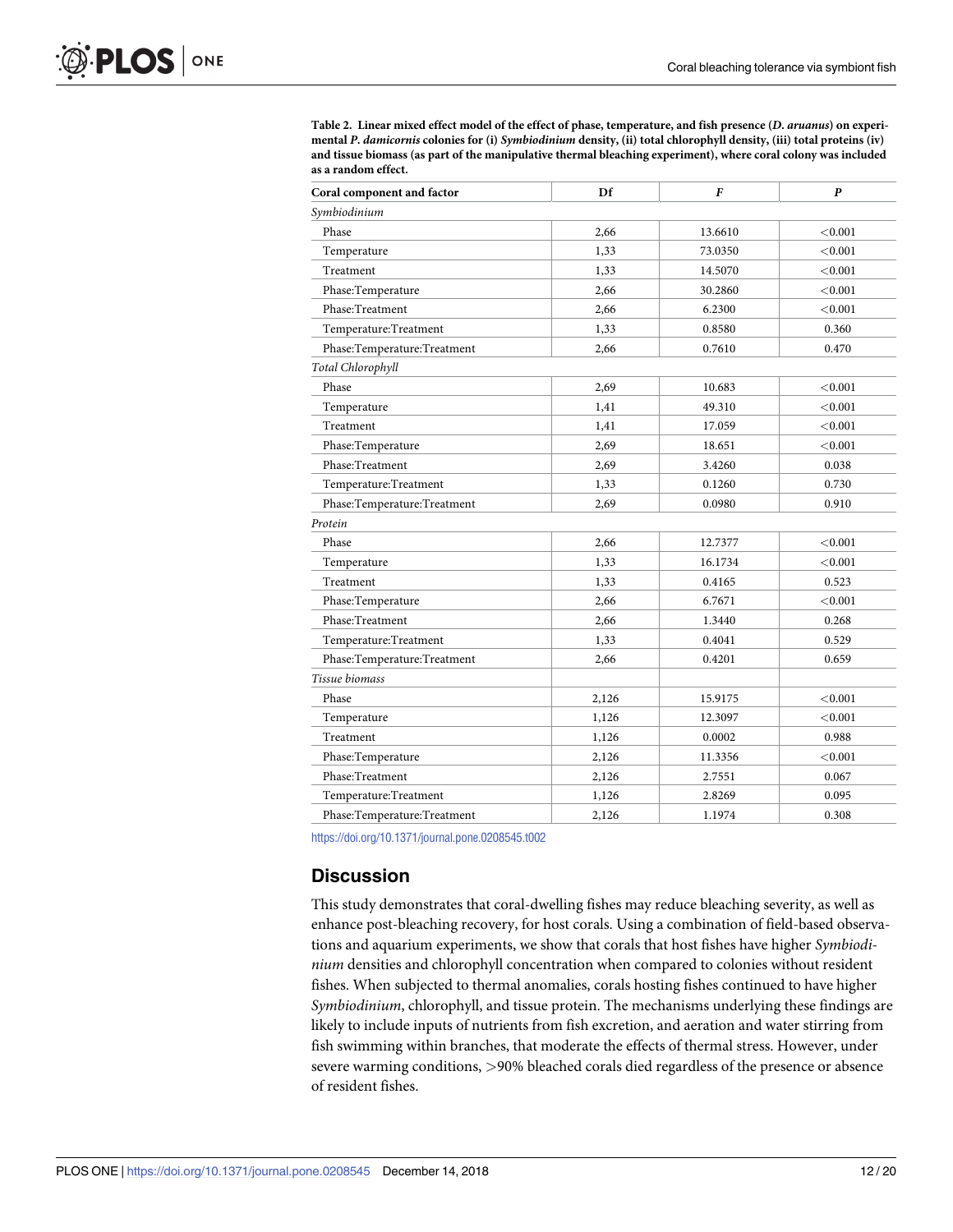<span id="page-12-0"></span>

[Fig](#page-9-0) 4. Temporal changes in photosynthetic efficiency  $(F_V/F_M)$  of P. damicornis with (a and c) and without D. aruanus (b and d) under control (a and b) and heated (c and d) treatments. Data are presented for all phases of the experiment: Acclimation (days 1-7), Temperature Stress (days 8-37) and Recovery (days 38–66); and points and error bars show means and S.E. for n = 9 colonies per treatment group. Solid lines show best fit regression lines (for line equations regression coefficients see Table 3). Black fish symbols represent colonies with fish, and white symbols represent colonies without fish. Note different y-axis ranges were used for visual clarity of effects.

<https://doi.org/10.1371/journal.pone.0208545.g004>

ONE

Beneficial effects of fishes on *Symbiodinium* densities and chlorophyll concentrations of host corals have been recorded previously [\[26](#page-17-0)[,63,64\]](#page-19-0). In this study, we observed that colonies maintained in aquaria for 66-days with fish had almost two-fold higher *Symbiodinium* and chlorophyll levels than colonies without fish. The elevated levels of *Symbiodinium* and chlorophyll translate into higher photosynthesis rates (29), and faster overall growth rates in colonies

[Table](#page-9-0) 3. Comparison of regression models testing the effects of temperature (ambient: 25°C or hot: 32°C) and fish presence (fish or no fish) on P. damicornis photosynthetic efficiency  $(F_V/F_M)$ , fitting the data through the means for colonies within treatments for the Acclimation and Stress experimental periods during the **manipulative thermal bleaching experiment.** Akaike's information criteria (AIC) and AIC differences (ΔAIC) were calculated per model selection practice [[58–60\]](#page-19-0). See S8 [Table](#page-15-0) for calculations with individual points yielding similar results as mean models (mean model results presented here).

| No. | Model                                      |    | AIC       | delta AIC | wAIC |
|-----|--------------------------------------------|----|-----------|-----------|------|
|     | All data                                   | 76 | $-170.44$ | 241.32    | 0.00 |
|     | By temperature treatment                   | 76 | $-331.45$ | 80.31     | 0.00 |
|     | ∣ By fish treatment                        | 76 | $-181.39$ | 230.37    | 0.00 |
|     | By temperature treatment by fish treatment | 76 | -411.76   | 0.00      | 1.00 |

<https://doi.org/10.1371/journal.pone.0208545.t003>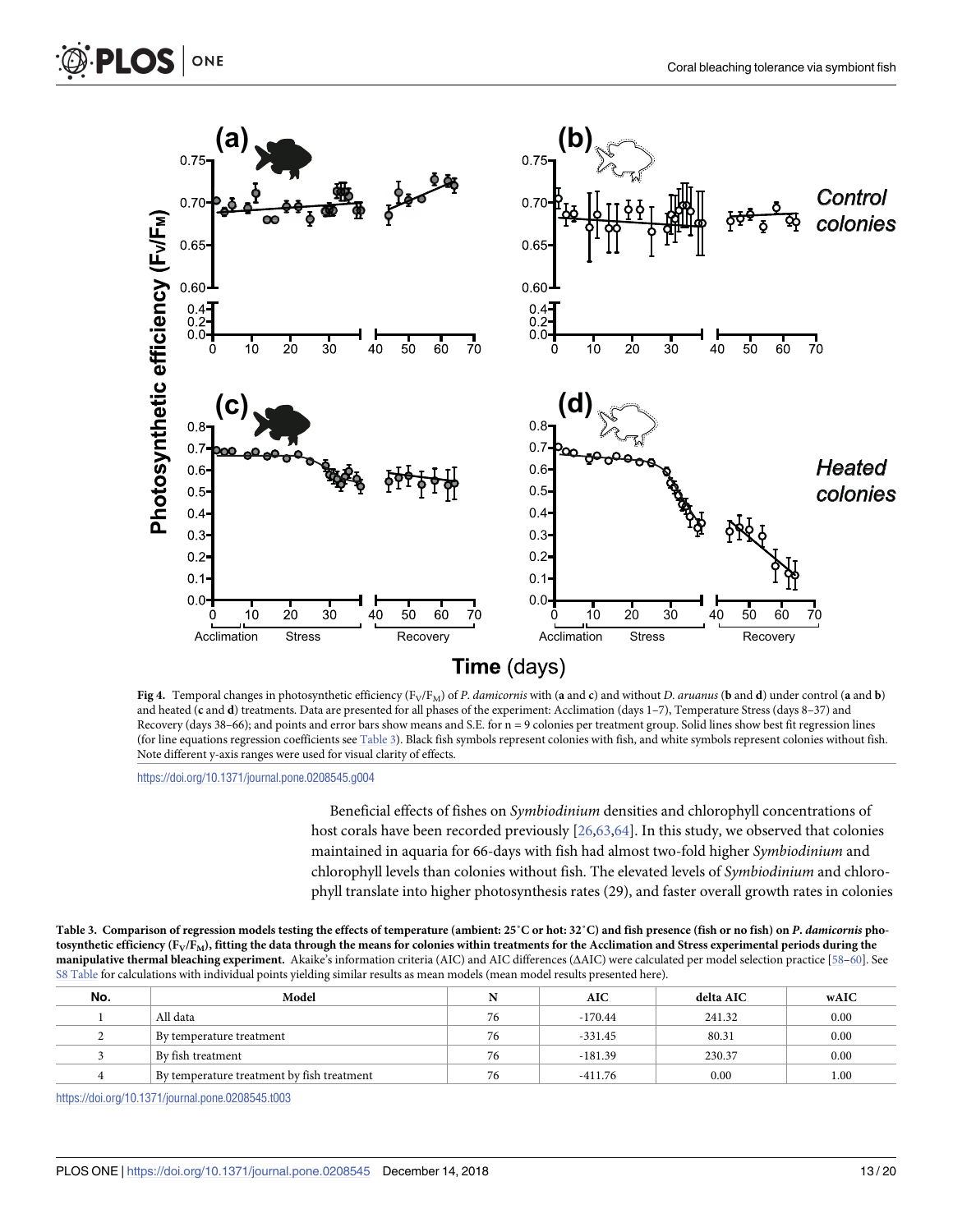<span id="page-13-0"></span>with aggregating damselfish [[33](#page-18-0)[,64\]](#page-19-0). While differences in photosynthetic function were directly related to an increased density of *Symbiodinium*, additional physical components and processes associated with fish presence, such as increased net oxygen exchange and reduction of the diffusive boundary layer [[28](#page-17-0)] due to water stirring and other specific behaviors of resident fishes, may also explain variations in photosynthetic function.

The benefits that fish can provide to corals have been identified in at least seven fish families [[24,](#page-17-0)[65](#page-19-0)–[67\]](#page-19-0). However, benefits to host corals are best understood for damselfishes (family Pomacentridae) that exhibit some of the highest levels of association with small branching corals [[20\]](#page-17-0). At the level of the coral population, these benefits for coral health are likely substantial, as aggregating damselfishes are widely distributed across the Indo-Pacific, are present in nearly all reef zones and, in certain habitats, more than 80% of branching corals are engaged in Pomacentrid-coral associations [[19,24](#page-17-0)]. Consequently, resident aggregating fish potentially play an important role in buffering coral populations from certain environmental changes.

Higher baseline levels of *Symbiodinium* and chlorophyll in the field due to fish presence may counteract high energy requirements of bleaching before expulsion and coral starvation [\[68\]](#page-19-0). The smaller decrease in  $F_V/F_M$  of colonies with fish is consistent with a ~22% increase in photosynthesis due to fish ventilation observed in a previous study [[29](#page-17-0)]. This continual ventilation of the colony interior could reduce holobiont stress during bleaching by enhancing photosynthetic gas exchange and ameliorating oxidative stress. Comparable to other studies, photosynthetic efficiency values (especially in corals without fish) were still considerably low 4 weeks post-bleaching; marked decreases in bleached colonies of *P*. *damicornis* were reported during the 1998 bleaching event at Heron Island, GBR [\[47,54](#page-18-0)], where *P*. *damicornis* colonies  $F_V/F_M$  values dropped  $>$  25% from  $\sim$  0.60 to 0.45, similar to this experiment.

Similar to ambient conditions [[25](#page-17-0)[,33,](#page-18-0)[64\]](#page-19-0), fish services continue to enhance coral health under bleaching conditions, as examined in this study. These small-scale feedbacks (i.e. services between damselfish and corals) influence colony physiology and can accumulate to influence the stability and resilience of coral populations at larger scales [\[69\]](#page-19-0). By increasing functioning in a pre-disturbance state, there is evidence that corals with fish can temporarily experience continued benefits during certain disturbances, along with expedited recovery. However, these benefits require that fish remain with their host colonies during and after disturbance. In the case of bleaching, abandonment of the colony by resident damselfish has been documented only after the coral died and succumbed to algae overgrowth [\[38\]](#page-18-0), but not during the states of declining coral health [\[70\]](#page-19-0). In this case, *D*. *aruanus* is able to maintain swimming performance at high temperatures, [[71,72\]](#page-19-0) supporting the idea that this species of fish can maintain fish-derived services to host corals (remaining with the colony and swimming within branches, see [\[38\]](#page-18-0)), as observed in this study.

Regardless of fish, these *S*. *hystrix* colonies still bleached severely and displayed approximately two-fold lower values of *Symbiodinium* compared with those observed under nonbleaching conditions [[47](#page-18-0)]. The intensity and duration of the bleaching may overwhelm natural resilience limits [[73](#page-19-0),[74](#page-19-0)], and result in a loss of advantageous fish services, resulting in severe bleaching and mortality (*>*90% whole colony mortality) for field colonies. This is consistent with widespread bleaching events, leading to high coral mortality resulting in short-term changes such as loss of suitable habitat for aggregating fish and long-term changes such as loss of complexity and rise of alga-dominated states [[14](#page-17-0)].

The benefits accrued to host coral colonies from hosting high abundance or biomass of resident fishes is strongly context-dependent [[75](#page-19-0)]. Most notably, benefits of reef fishes on host corals are most apparent under low-flow conditions [\[24\]](#page-17-0), potentially due to greater capacity for nutrient enrichment, due to increased residency time of water within the host coral colony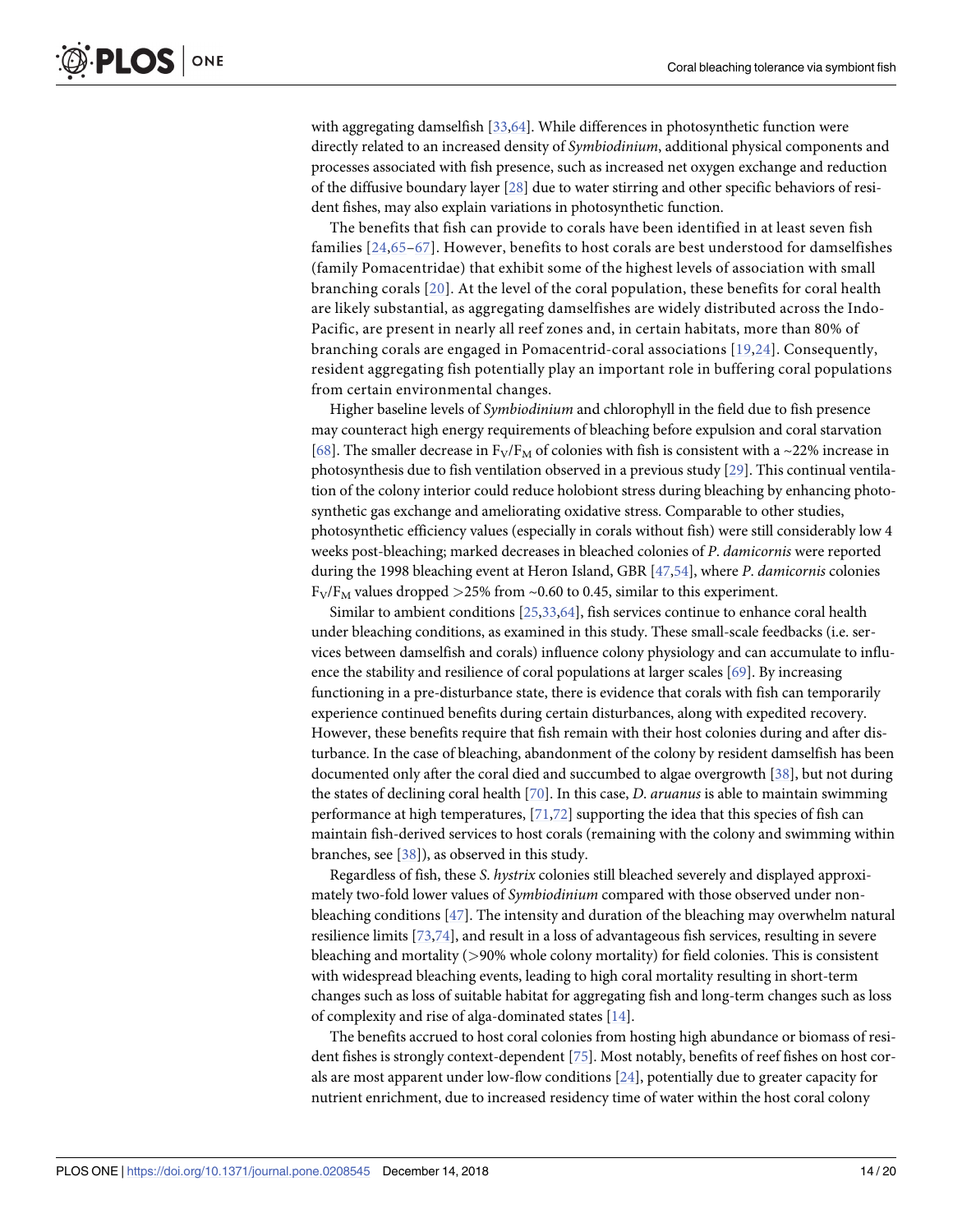<span id="page-14-0"></span>[\[64\]](#page-19-0). Similarly, the positive effects of fish on host corals were generally apparent in aquaria settings, but not in the field. In aquaria, the presence of coral-dwelling fishes resulted in higher survival and partial recovery of coral colonies. It is likely that close interactions between fish and corals, restricted by aquaria space, enhanced effects of fish on corals during temperature stress. Additionally, controlled factors in aquaria, such as high food levels, low flow levels, low light stress, and removal of other external factors (i.e. coral predators) may not fully simulate *in situ* conditions and may limit comparison to natural field conditions. Nutrient pollution is an increasing global stressor and can result in localized direct effects on corals [\[26,](#page-17-0)[76](#page-19-0)]. Further research is needed to assess whether the nutrient subsidy via fish may continue to produce positive effects for corals, have a negative additive effect with high ambient nitrogen levels (24), or neutralize certain fish services.

# **Conclusions**

Global climate change, and especially ocean warming, is greatly altering the structure of coral reef assemblages [\[17,](#page-17-0)[77](#page-19-0),[78](#page-19-0)], with concomitant effects on species interactions and ecosystem function. In this study, the critical symbiotic association between corals and zooxanthellae (*Symbiodinium*) is moderated by the presence and behaviour of coral-dwelling damselfishes. Under certain conditions, the presence of these fishes may actually reduce vulnerability to coral bleaching, thereby ensuring persistence of host corals [\[8\]](#page-17-0). In this study, this feedback was relatively weak, and did not prevent host coral bleaching nor loss during severe thermal stress in the field. However, increased densities of coral-dwelling fishes or stronger associations between fishes and corals may confer increased resilience [[8,](#page-17-0)[79](#page-19-0)], thereby buffering the effects of global environmental change.

# **Supporting information**

**S1 [Text](http://www.plosone.org/article/fetchSingleRepresentation.action?uri=info:doi/10.1371/journal.pone.0208545.s001). Aquaria experimental bleaching field recovery.** (DOCX)

**S2 [Text](http://www.plosone.org/article/fetchSingleRepresentation.action?uri=info:doi/10.1371/journal.pone.0208545.s002). Photosynthetic yield PAM settings.** Mini pulse-amplitude modulator (MINI-PAM), Heinz Walz GmbH Germany, settings as used for all  $F_V/F_M$  and rapid light curve (RLCs) measurements.

(DOCX)

**S3 [Text](http://www.plosone.org/article/fetchSingleRepresentation.action?uri=info:doi/10.1371/journal.pone.0208545.s003). Coral tissue analysis.** (DOCX)

S1 [Table.](http://www.plosone.org/article/fetchSingleRepresentation.action?uri=info:doi/10.1371/journal.pone.0208545.s004) Raw data: Mean photosynthetic yield  $(F_V/F_M)$  for *Pocillopora damicornis* colo**nies in aquaria bleaching experiment at Lizard Island Research Station during Acclimation and Stress time periods.**

(PDF)

S2 [Table.](http://www.plosone.org/article/fetchSingleRepresentation.action?uri=info:doi/10.1371/journal.pone.0208545.s005) Raw data: Mean photosynthetic yield (F<sub>V</sub>/F<sub>M</sub>) for *Pocillopora damicornis* colo**nies in aquaria bleaching experiment at Lizard Island Research Station during the Recovery period.** (PDF)

**S3 [Table.](http://www.plosone.org/article/fetchSingleRepresentation.action?uri=info:doi/10.1371/journal.pone.0208545.s006) Raw data: Coral tissue compositions for** *Pocillopora damicornis* **colonies in aquaria bleaching experiment at Lizard Island Research Station.** (PDF)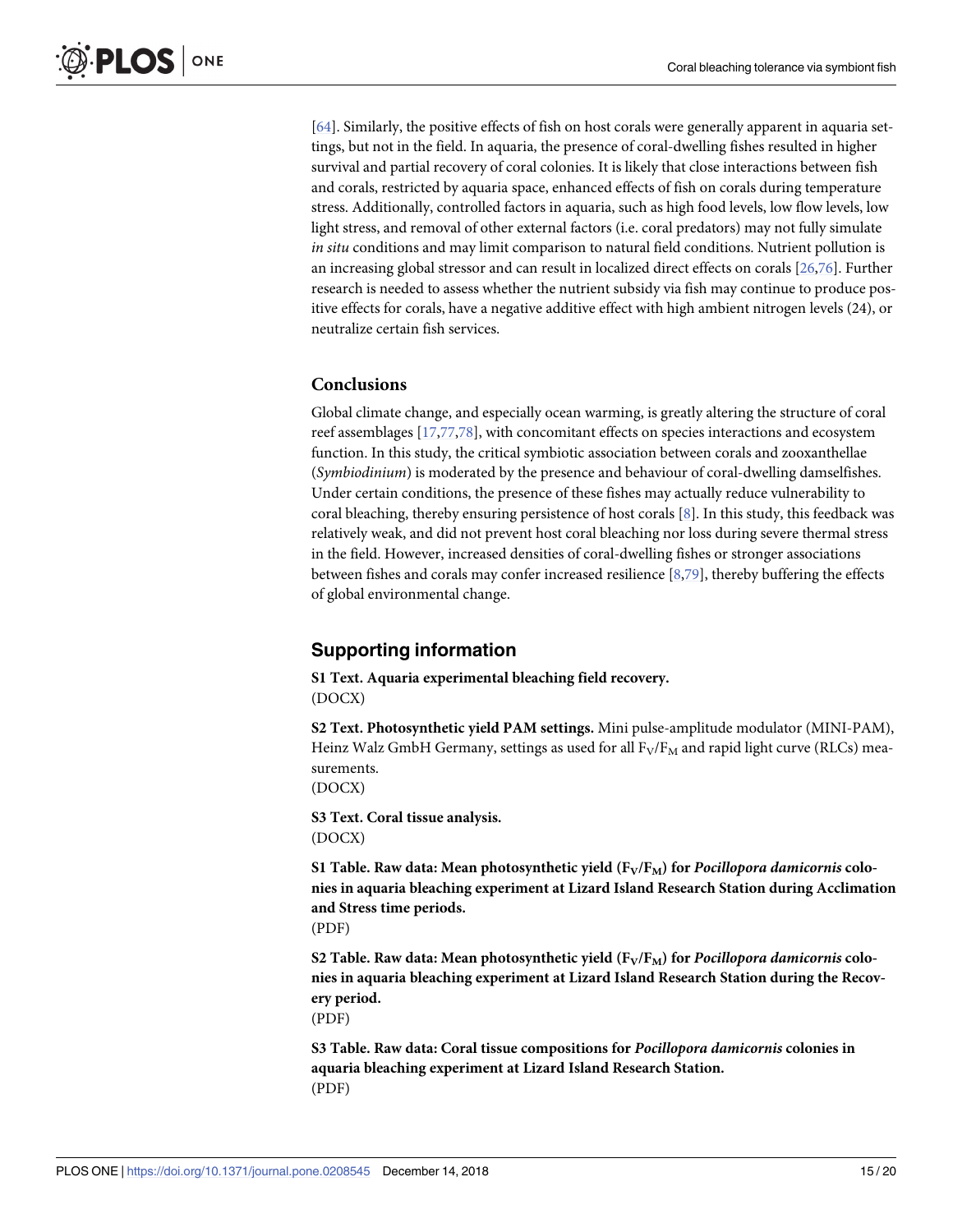<span id="page-15-0"></span>**S4 [Table.](http://www.plosone.org/article/fetchSingleRepresentation.action?uri=info:doi/10.1371/journal.pone.0208545.s007) Raw data: Coral tissue compositions for** *in situ Pocillopora damicornis* **colonies around Lizard Island, under non-bleaching conditions.** (PDF)

**S5 [Table.](http://www.plosone.org/article/fetchSingleRepresentation.action?uri=info:doi/10.1371/journal.pone.0208545.s008) Raw data: Coral tissue compositions for** *in situ Seriatopora hystrix* **colonies around Lizard Island, during a bleaching event.** (PDF)

**S6 [Table.](http://www.plosone.org/article/fetchSingleRepresentation.action?uri=info:doi/10.1371/journal.pone.0208545.s009) Summary of results of multiple selected comparisons (n = 12) as a post hoc test for the linear mixed effects model of the effects of phase, temperature, and fish presence (***D. aruanus***) on** *P. damicornis* **colonies.** Each of the 12 comparisons are completed for four coral tissue parameters: *Symbiodinium*, total chlorophyll, protein, and tissue biomass. For each comparison, the upper and lower confidence intervals and adjusted p-value is listed. (DOCX)

**S7 [Table.](http://www.plosone.org/article/fetchSingleRepresentation.action?uri=info:doi/10.1371/journal.pone.0208545.s010) Comparison of linear (mx, b) and non-linear (mx, x0, w, a) regression equation** and coefficients for photosynthetic efficiency  $(F_V/F_M)$  during Acclimation/Stress phase **and Recovery phase for coral colonies under ambient and heated temperatures and with and without fish treatments.** (DOCX)

**S8 [Table.](http://www.plosone.org/article/fetchSingleRepresentation.action?uri=info:doi/10.1371/journal.pone.0208545.s011) Comparison of regression models testing the effects of temperature (ambient: 25˚C or hot: 32˚C) and fish presence (fish or no fish) on** *P. damicornis* **photosynthetic efficiency**  $(F_V/F_M)$  **through** fitting the data points for each individual colony within treat**ments** for  $F_V/F_M$  associated with Acclimation and Stress experimental periods. Akaike's information criteria (AIC) and AIC differences (ΔAIC) were calculated per model selection practice of Burnham and Anderson (2002) and Hoogenboom et al. (2011). Constructing the model with means (mean models presented in results), allows for regressions to explain a greater amount of variation in the data, compared with using all the individual points, but reduced statistical power. Data fitted through individual points yield similar results as mean models.

(DOCX)

**S1 [Fig](http://www.plosone.org/article/fetchSingleRepresentation.action?uri=info:doi/10.1371/journal.pone.0208545.s012). Location of four** *in situ* **bleaching colonies (***S. hystrix***) within the Lizard Island Lagoon.**

(DOCX)

**S2** [Fig](http://www.plosone.org/article/fetchSingleRepresentation.action?uri=info:doi/10.1371/journal.pone.0208545.s013). Differences in photosynthetic efficiency  $(F_V/F_M)$  of *P. damicornis* corals returned **to** the field, six months post aquaria bleaching experiment.  $F_V/F_M$  values were recorded post aquaria bleaching experiment, February 2016, when GBR: (a)  $F_V/F_M$  of coral colonies under new fish categories due to movement and additional fish species present, irrespective of past experimental treatments of heat and fish presence. New fish category includes aggregating fish (*D*. *aruanus*, *D*. *reticulatus*, *P*. *amboinensis*, and *P*. *moluccensis)* present during multiple observations. No fish SE = 0.0170, and Any fish SE = 0.0087. (b)  $F_V/F_M$  of coral colonies under category of only *D*. *aruanus* still present. *D*. *aruanus* absent SE = 0.0099, and *D*. *aruanus* present SE = 0.0126. ( �) denotes a significant difference between fish treatments and *error bars* show SE. One-way analysis of variance (ANOVA) were performed on PAM data, 6-months post-experiment test for differences in F<sub>V</sub>/F<sub>M</sub> levels in field samples of *P. damicornis*. Data for  $F_V/F_M$  analysis met assumptions of normality (Shapiro-Wilks test) and homogeneity of variance (Bartlett's test). (DOCX)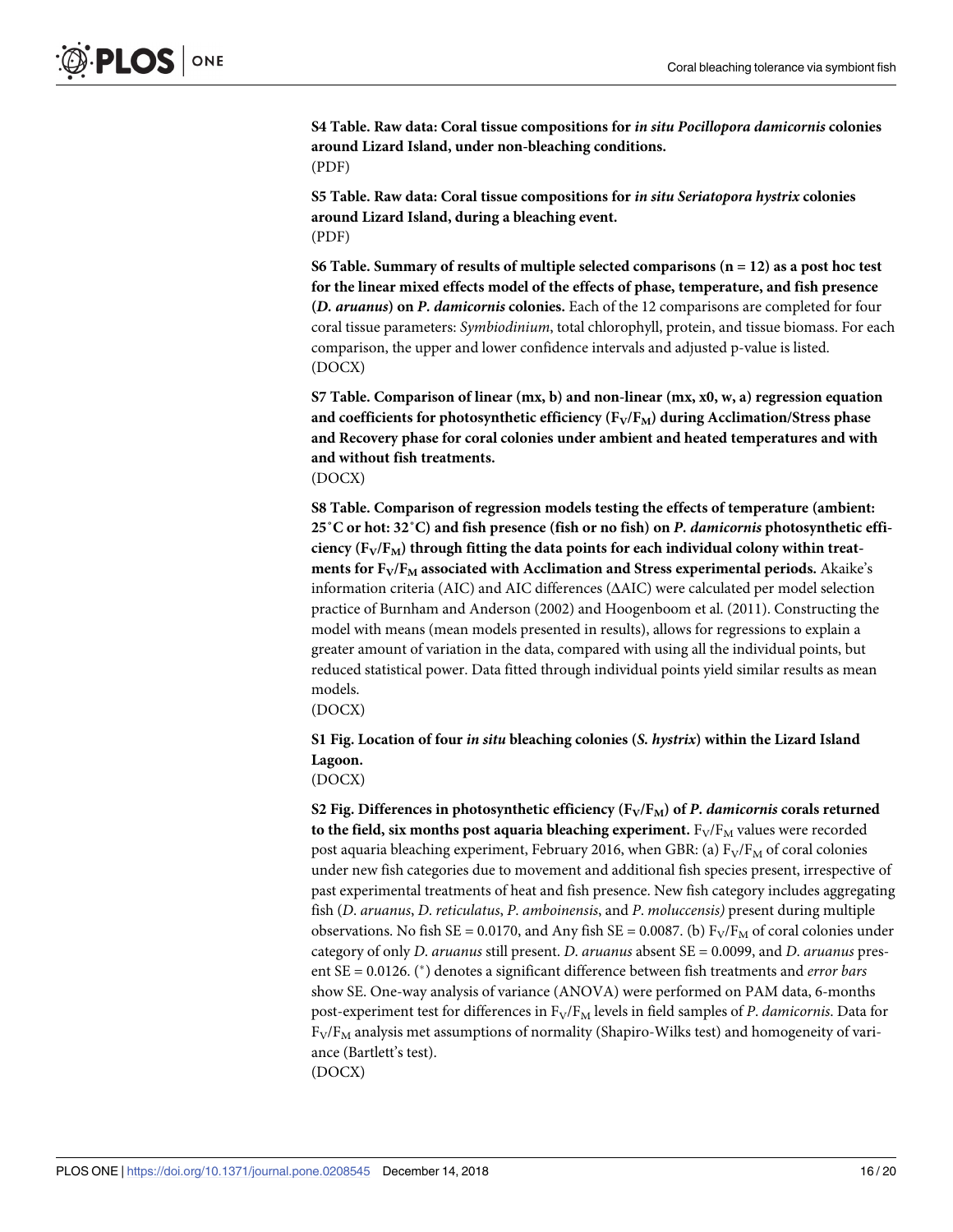<span id="page-16-0"></span>**S3 [Fig](http://www.plosone.org/article/fetchSingleRepresentation.action?uri=info:doi/10.1371/journal.pone.0208545.s014). Relationship between symbionts (***Symbiodinium* **density x106 / cm2 ) and photosynthetic** efficiency  $(F_V/F_M \text{ of } P$ . *damicornis* colonies at three different time periods in aquaria **experiment.** Photosynthetic efficiency  $(F_V/F_M)$  of *P. damicornis* colonies was recorded during: Acclimation (day 5), Stress (day 37) and Recovery (Day 66), in aquaria experiment. Linear regression analysis (Pearson's correlation  $r^2 = 0.5468$ ,  $F_{1,10} = 12.07$ ,  $p = 0.0060$ ,  $y = 0.2266x +$ 0.378) suggests direct correlation between *Symbiodinium* and photosynthetic efficiency in experimental corals. (DOCX)

# **Acknowledgments**

We thank the Lizard Island staff, Alexia Graba-Landry, Saskia Jurriaans, and Carlos Alvarez-Roa for their field support and assistance. This project was implemented in accordance with the Great Barrier Reef Marine Park Authority permit (G15/37657.1), James Cook University Animal Ethics Permit (A2186), and James Cook University's General Fisheries Permit (170251).

# **Author Contributions**

**Conceptualization:** T. J. Chase, M. S. Pratchett, M. O. Hoogenboom.

**Data curation:** T. J. Chase.

**Formal analysis:** T. J. Chase, M. O. Hoogenboom.

**Funding acquisition:** T. J. Chase, M. O. Hoogenboom.

**Investigation:** T. J. Chase, G. E. Frank, M. O. Hoogenboom.

**Methodology:** T. J. Chase, M. S. Pratchett, G. E. Frank, M. O. Hoogenboom.

**Project administration:** T. J. Chase, M. S. Pratchett.

**Resources:** T. J. Chase, M. O. Hoogenboom.

**Supervision:** M. S. Pratchett, M. O. Hoogenboom.

**Validation:** T. J. Chase.

**Visualization:** T. J. Chase, M. S. Pratchett, M. O. Hoogenboom.

**Writing – original draft:** T. J. Chase, M. O. Hoogenboom.

**Writing – review & editing:** T. J. Chase, M. S. Pratchett, G. E. Frank, M. O. Hoogenboom.

#### **References**

- **[1](#page-0-0).** Hoegh-Guldberg O. Climate change, coral bleaching and the future of the world's coral reefs. Mar Freshwater Res. 1999; 50: 839–866.
- **[2](#page-0-0).** Hughes TP, Kerry JT, Álvarez-Noriega M, Álvarez-Romero JG, Anderson KD, Baird AH, et al. Global warming and recurrent mass bleaching of corals. Nature. 2017; 543: 373–377. [https://doi.org/10.1038/](https://doi.org/10.1038/nature21707) [nature21707](https://doi.org/10.1038/nature21707) PMID: [28300113](http://www.ncbi.nlm.nih.gov/pubmed/28300113)
- **[3](#page-0-0).** Hughes TP, Anderson KD, Connolly SR, Heron SF, Kerry JT, Lough JM, et al. Spatial and temporal patterns of mass bleaching of corals in the Anthropocene. Science. 2018; 359: 80–83. [https://doi.org/10.](https://doi.org/10.1126/science.aan8048) [1126/science.aan8048](https://doi.org/10.1126/science.aan8048) PMID: [29302011](http://www.ncbi.nlm.nih.gov/pubmed/29302011)
- **4.** Bellwood DR, Hughes TP, Folke C, Nystrom M. Confronting the coral reef crisis. Nature. 2004; 429: 827–833. <https://doi.org/10.1038/nature02691> PMID: [15215854](http://www.ncbi.nlm.nih.gov/pubmed/15215854)
- **[5](#page-0-0).** Hughes TP, Baird AH, Bellwood DR, Card M, Connolly SR, Folke C, et al. Climate change, human impacts and the resilience of coral reefs. Science. 2003; 301: 929–933. [https://doi.org/10.1126/](https://doi.org/10.1126/science.1085046) [science.1085046](https://doi.org/10.1126/science.1085046) PMID: [12920289](http://www.ncbi.nlm.nih.gov/pubmed/12920289)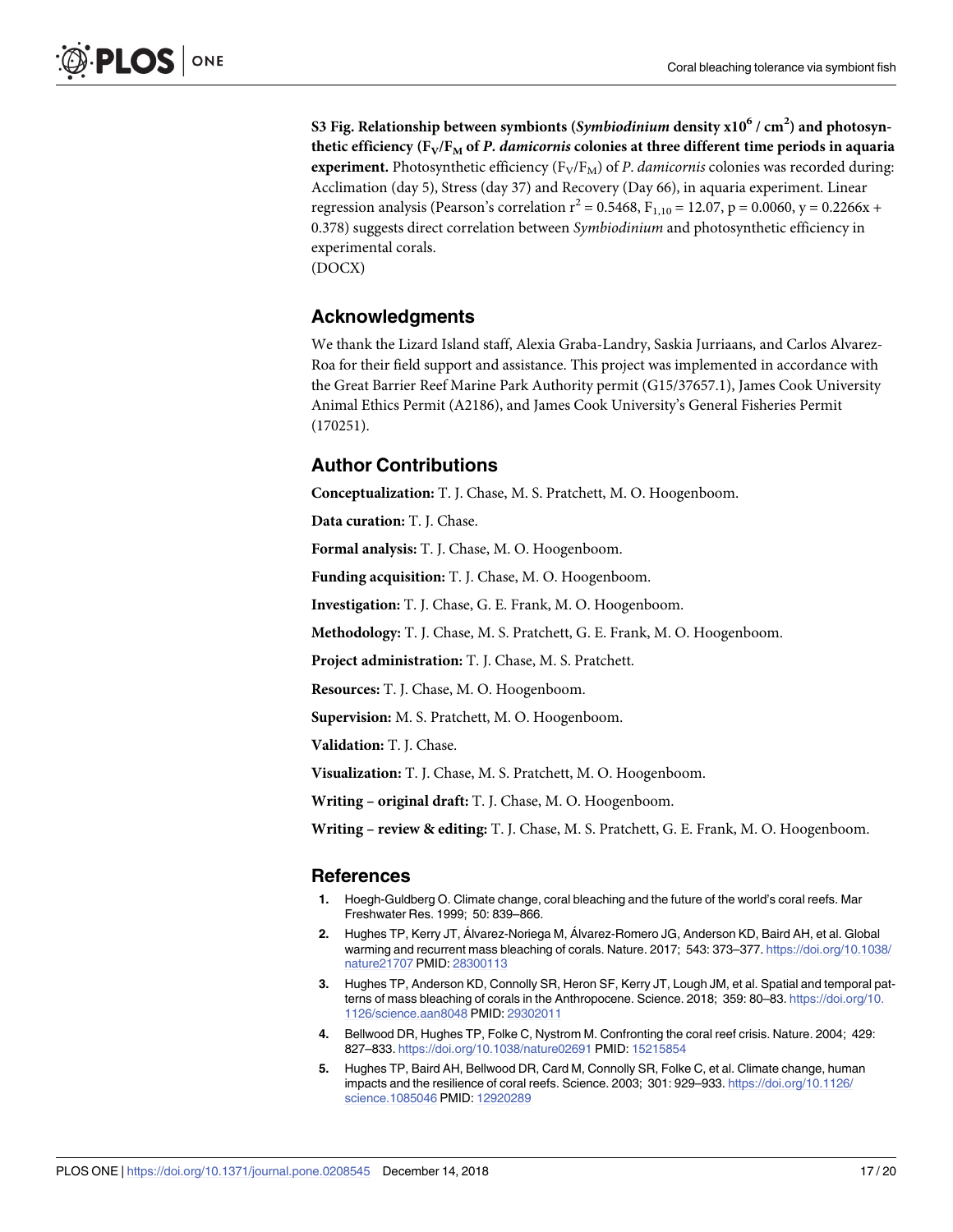- <span id="page-17-0"></span>**[6](#page-0-0).** Bolker B, Holyoak M, Krivan V, Rowe L, Schmitz O. Connecting theoretical and empirical studies of trait-mediated interactions. Ecology. 2003; 84: 1101–1114.
- **7.** Bairey E, Kelsic ED, Kishony R. High-order species interactions shape ecosystem diversity. Nat Commun. 2016; 7: 12285. <https://doi.org/10.1038/ncomms12285> PMID: [27481625](http://www.ncbi.nlm.nih.gov/pubmed/27481625)
- **[8](#page-0-0).** van de Leemput AI, Hughes TP, van Nes EH, Scheffer M. Multiple feedbacks and the prevalence of alternative stable states on coral reefs. Coral Reefs. 2016; 35: 857–865.
- **[9](#page-0-0).** Holbrook SJ, Schmitt RJ, Brooks AJ. Indirect effects of species interactions on habitat provisioning. Oecologia. 2011; 166: 739–749. <https://doi.org/10.1007/s00442-011-1912-5> PMID: [21274572](http://www.ncbi.nlm.nih.gov/pubmed/21274572)
- **[10](#page-1-0).** Lesser MP. Coral bleaching: causes and mechanisms. In: Dubinzky Z., Stambler N. (eds) Coral Reefs: An Ecosystem in Transition. Springer, Dordrecht. 2011. 405–419.
- **[11](#page-1-0).** Glynn PW, D'Croz L. Experimental evidence for high temperature stress as the cause of El Niño-coincident coral mortality. Coral Reefs. 1990; 8: 181–191.
- **12.** Brown BE. Coral bleaching: causes and consequences. Coral Reefs. 1997; 16: S129–138.
- **13.** Loya Y, Sakai K, Yamazato K, Nakano Y, Sambali H, van Woesik R. Coral bleaching; the winners and the losers. Ecol Lett. 2001; 4: 122–131.
- **[14](#page-1-0).** Graham NAJ, Wilson SK, Jennings S, Polunin NVC, Bijoux JP, Robinson J. Dynamic fragility of oceanic coral reef ecosystems. Proc Natl Acad Sci USA. 2006; 103:v8425–8429.
- **[15](#page-1-0).** Hernandez-Agreda A, Gates RD, Ainsworth TD. Defining the core microbiome in corals' microbial soup. Trends Microbiol. 2016; 25: 125–140. <https://doi.org/10.1016/j.tim.2016.11.003> PMID: [27919551](http://www.ncbi.nlm.nih.gov/pubmed/27919551)
- **[16](#page-1-0).** Cantrell CE, Henry RP, Chadwick NE. Nitrogen transfer in a Caribbean mutualistic network. Mar Biol. 2015; 162: 0. <https://doi.org/10.1007/s00227-015-2767-9>
- **[17](#page-1-0).** Nagelkerken I, Munday PL. Animal behavior shapes the ecological effect of ocean acidification and warming: moving from individual to community-level responses. Glob Change Biol. 2016; 22: 974–989.
- **[18](#page-1-0).** Six DL. Climate change and mutualism. Nature. 2009; 8: 686.
- **[19](#page-1-0).** Holbrook SJ, Forrester GE, Schmitt RJ. Spatial patterns in abundance of a damselfish reflect availability of suitable habitat. Oecologia. 2000; 122: 109–120. <https://doi.org/10.1007/PL00008826> PMID: [28307947](http://www.ncbi.nlm.nih.gov/pubmed/28307947)
- **[20](#page-1-0).** Coker DJ, Wilson SK, Pratchett MS. Importance of live coral habitat for reef fishes. Rev Fish Biol Fish 2013; 24: 89–126.
- **21.** Cole AJ, Pratchett AJ, Jones GP. Diversity and functional importance of coral-feeding fishes on tropical coral reefs. Fish Fish. 2008; 9: 286–307.
- **[22](#page-1-0).** Wilson SK, Burgess SC, Cheal AJ, Emsile M, Fisher R, Miler I, et al. Habitat utilization by coral reef fish: implications for specialists vs. generalists in a changing environment. J Anim Ecol. 2008; 77: 220–228. <https://doi.org/10.1111/j.1365-2656.2007.01341.x> PMID: [18081778](http://www.ncbi.nlm.nih.gov/pubmed/18081778)
- **[23](#page-1-0).** Gochfeld DJ. Territorial damselfishes facilitate survival of corals by providing an associational defense against predators. Mar Ecol Prog Ser. 2010; 398: 137–148.
- **[24](#page-1-0).** Chase TJ, Pratchett MS, Walker SPW, Hoogenboom MO. Small-scale environmental variation influences whether coral-dwelling fish promote or impede growth. Oecologia. 2014; 176:1009–1022. <https://doi.org/10.1007/s00442-014-3065-9> PMID: [25205029](http://www.ncbi.nlm.nih.gov/pubmed/25205029)
- **[25](#page-13-0).** Meyer JL, Schultz ET. Migrating haemulid fishes as a source of nutrients and organic matter on coral reefs. Limnol Oceanogr. 1985a; 30: 146–156.
- **[26](#page-1-0).** Shantz AA, Burkepile DE. Context-dependent effects of nutrient loading on the coral-algal mutualism. Ecology. 2014; 95: 1995–2005. PMID: [25163130](http://www.ncbi.nlm.nih.gov/pubmed/25163130)
- **[27](#page-1-0).** Berenshtein I, Reuben Y, Genin A. Effect of oxygen on coral fanning by mutualistic fish. Mar Ecol 2004; 36: 1171–1175.
- **[28](#page-1-0).** Goldshmid R, Holzman R, Weihs D, Genin A. Aeration of corals by sleep-swimming fish. Limnol Oceanogr. 2004; 4: 1832–1839.
- **[29](#page-1-0).** Garcia-Herrera N, Ferse SCA, Kunzmann A, Genin A. Mutualistic damselfish induce higher photosynthetic rates in their host coral. J Exp Biol. 2017; 22: 1803–1811.
- **[30](#page-1-0).** Chong-Seng KM, Cole AJ, Pratchett MS, Willis BL. Selective feeding by coral reef fishes on coral lesions associated with brown band and black band disease. Coral Reefs. 2011; 30: 473–481.
- **[31](#page-1-0).** Meyer JL, Schultz ET. Tissue condition and growth rate of corals associated with schooling fish. Limnol Oceanogr. 1985b; 30: 157–166.
- **32.** Liberman T, Genin A, Loya Y. Effects on growth and reproduction of the coral Stylophora pistillata by the mutualistic damselfish Dascyllus marginatus. Mar Biol. 1995; 121: 741–746.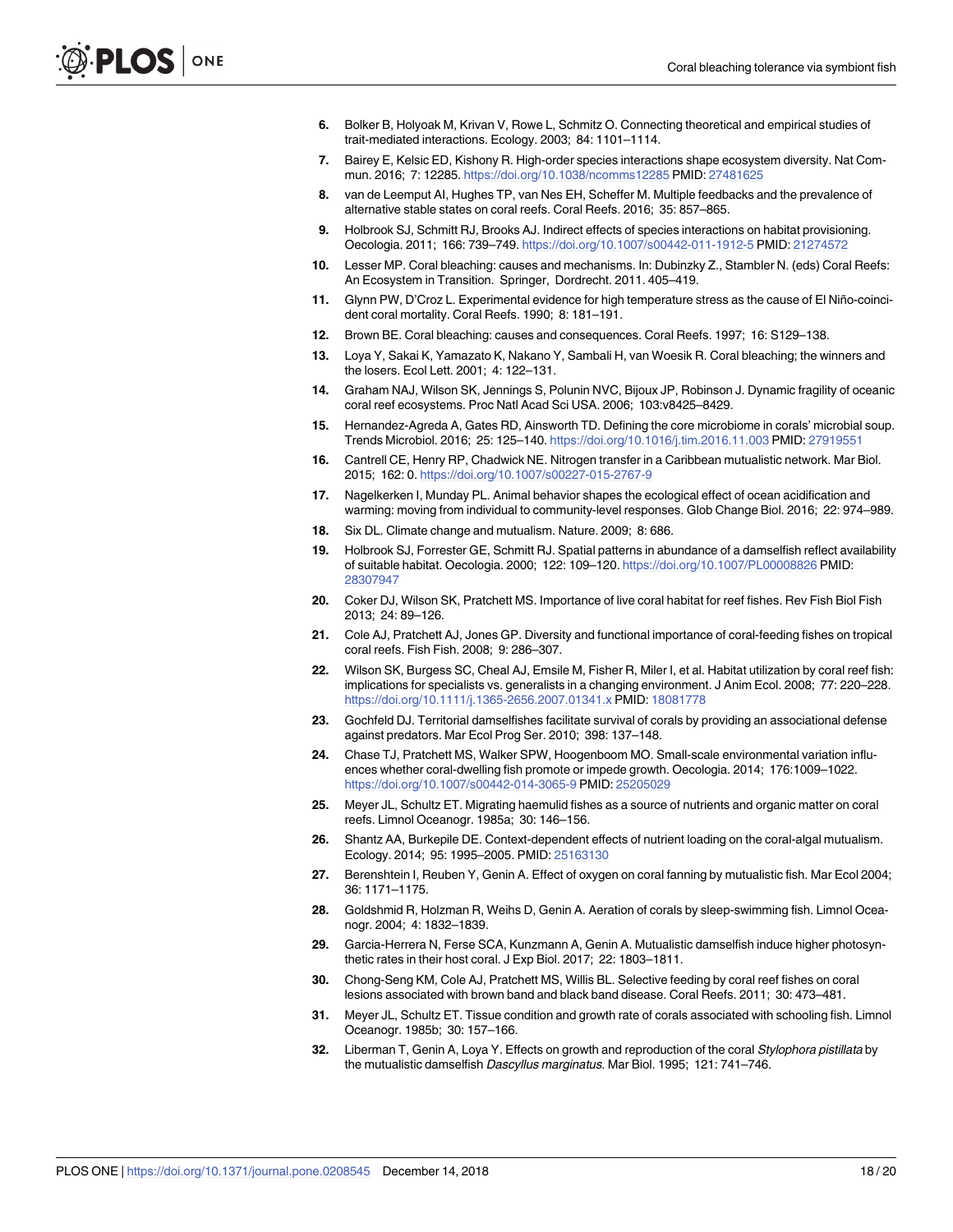- <span id="page-18-0"></span>**[33](#page-1-0).** Shantz AA, Ladd MC, Shrack E, Burkepile DE. Fish-derived nutrient hotspots shape coral reef benthic communities. Ecol Appl. 2015; 25: 2142–2152. PMID: [26910945](http://www.ncbi.nlm.nih.gov/pubmed/26910945)
- **[34](#page-1-0).** Nakamura T, Yamasaki H, van Woesik R. Water flow facilitates recovery from bleaching in the coral Stylophora pistillata. Mar Ecol Prog Ser. 2003; 256: 287–291.
- **[35](#page-1-0).** Wiedenmann J, D'Angelo C, Smith EG, Hunt AN, Legiret FE, Postle AD, et al. Nutrient enrichment can increase the susceptibility of reef corals to bleaching. Nat Clim Change. 2012; 3:160–164.
- **[36](#page-1-0).** Doropoulos C, Ward S, Roff G, González-Rivero M, Mumby PJ. Linking demographic processes of juvenile corals to benthic recovery trajectories in two common reef habitats. PLoS ONE. 2015; 10: e0128535. <https://doi.org/10.1371/journal.pone.0128535> PMID: [26009892](http://www.ncbi.nlm.nih.gov/pubmed/26009892)
- **[37](#page-1-0).** Bonin MC, Munday PL, McCormick MI, Srinivasan M, Jones GP. Coral-dwelling fishes resistant to bleaching but not to mortality of host corals. Mar Ecol Prog Ser. 2009; 294: 215–222.
- **[38](#page-1-0).** Coker DJ, Pratchett MS, Munday PL. Influence of coral bleaching, coral mortality and conspecific aggression on movement and distribution of coral-dwelling fish. J Exp Mar Biol Ecol. 2012; 414–415: 62–68.
- **[39](#page-1-0).** Munday P, Jones GP, Pratchett MS, Williams AJ. Climate change and the future for coral reef fishes. Fish Fish. 2008; 9: 261–285.
- **[40](#page-1-0).** Munday P, Crawley N, Nilsson G. Interacting effects of elevated temperature and ocean acidification on the aerobic performance of coral reef fishes. Mar Ecol Prog Ser. 2009; 388: 235–242.
- **[41](#page-1-0).** Jones RJ, Hoegh-Guldberg O, Larkum AWD, Schreiber U. Temperature-induced bleaching of corals begins with impairment of the CO2 fixation mechanisms in zooxanthellae. Plant, Cell and Environment. 1998; 21: 1219–1230.
- **[42](#page-1-0).** Marquis M, del Toro I, Pelini SL. Insect mutualisms buffer warming effects on multiple trophic levels. Ecology. 2014; 95: 9–13. PMID: [24649640](http://www.ncbi.nlm.nih.gov/pubmed/24649640)
- **[43](#page-2-0).** Sale PF. Influence of corals in the dispersion of the Pomacentrid fish, Dascyllus aruanus. Ecology. 1972; 53: 741–744.
- **[44](#page-2-0).** Pratchett M, Coker DJ, Jones PJ, Munday PL. Specialization in habitat use by coral reef damselfishes and their susceptibility to habitat loss. Ecol Evol. 2012; 2: 2168–2180. <https://doi.org/10.1002/ece3.321> PMID: [23139876](http://www.ncbi.nlm.nih.gov/pubmed/23139876)
- **45.** Marshall PA, Baird A. Bleaching of corals on the Great Barrier Reef: differential susceptibilities among taxa. Coral Reefs. 2000; 19: 155–163.
- **[46](#page-2-0).** Sweet MJ, Brown BE. Coral response to anthropogenic stress in the twenty-first century: An ecophysical perspective. Oceanogr Mar Biol Ann Rev. 2016; 54: 271–314.
- **[47](#page-2-0).** Hoegh-Guldberg O, Smith GJ. The effect of sudden changes in temperature, irradiance and salinity on the population density and export of zooxanthellae from the reef coral Stylophora pistillata (esper 1797) and Seriatopora hystrix (Dana 1846). Exp Mar Biol Ecol. 1989; 129: 279–303.
- **[48](#page-4-0).** Patterson MR, Sebens KP, Olson RR. In situ measurements of flow effects on primary production and dark respiration in reef corals. Limnol Oceanogr. 1991; 36: 939–948.
- **[49](#page-4-0).** Frisch AJ, Ulstrip KE, Hobbs JPA. The effect of clove oil on coral: an experimental evolution using Pocillopora damicornis (linnaeus). J Exp Mar Biol Ecol. 2007; 345: 101–109.
- **[50](#page-4-0).** Javahery S, Nekoubin H, Moradlu AH. Effect of anesthesia with clove oil in fish (review). Fish Physiol Biochem. 2012; 28: 1545–1552.
- **[51](#page-4-0).** Pironet F, Jones JB. Treatments for ectoparasites and disease in captive Western Australian dhufish. Aquaculture International. 2000; 8: 349–361.
- **[52](#page-4-0).** R Development Core Team. R: A language and environment for statistical computing. R Foundation for Statistical Computing. Vienna, Austria. 2017.
- **[53](#page-4-0).** Pinheiro J, Bates D, DebRoy S, Sarkar D. NLME: linear and nonlinear mixed effects models. R Package version 3.1–120. 2014. [https://cran.r-project.org/web/packages/nlme.](https://cran.r-project.org/web/packages/nlme)
- **[54](#page-13-0).** Jones RJ, Ward S, Amiri AF, Hoegh-Guldberg O. Changes in quantum efficiency of photosystem II of symbiotic dinoflagellates of corals after heat stress, and of bleached corals sampled after the 1998 Great Barrier Reef mass bleaching event. Mar Freshwater Res. 2000; 51: 63–71.
- **55.** Krause GH, Weis E. Chlorophyll fluorescence and photosynthesis: the basics. Annu Rev Plan Physiol Plan Mol Biol. 1991; 42: 313–349.
- **56.** Warner ME, Fitt WK, Schmidt GW. Damage of photosystem II in symbiotic dinoflagellates: A determinant of coral bleaching. Proc Natl Acad Sci USA. 1999; 96: 8007–8012. PMID: [10393938](http://www.ncbi.nlm.nih.gov/pubmed/10393938)
- **[57](#page-5-0).** Nir O, Gruber DF, Einbinder S, Kark S, Tchernov D. Changes in scleractinian coral Seriatopora hystrix morphology and its endocellular Symbiodinium characteristics along a bathymetric gradient from shallow to mesophotic reef. Coral Reefs. 2011; 30: 1089–1100.